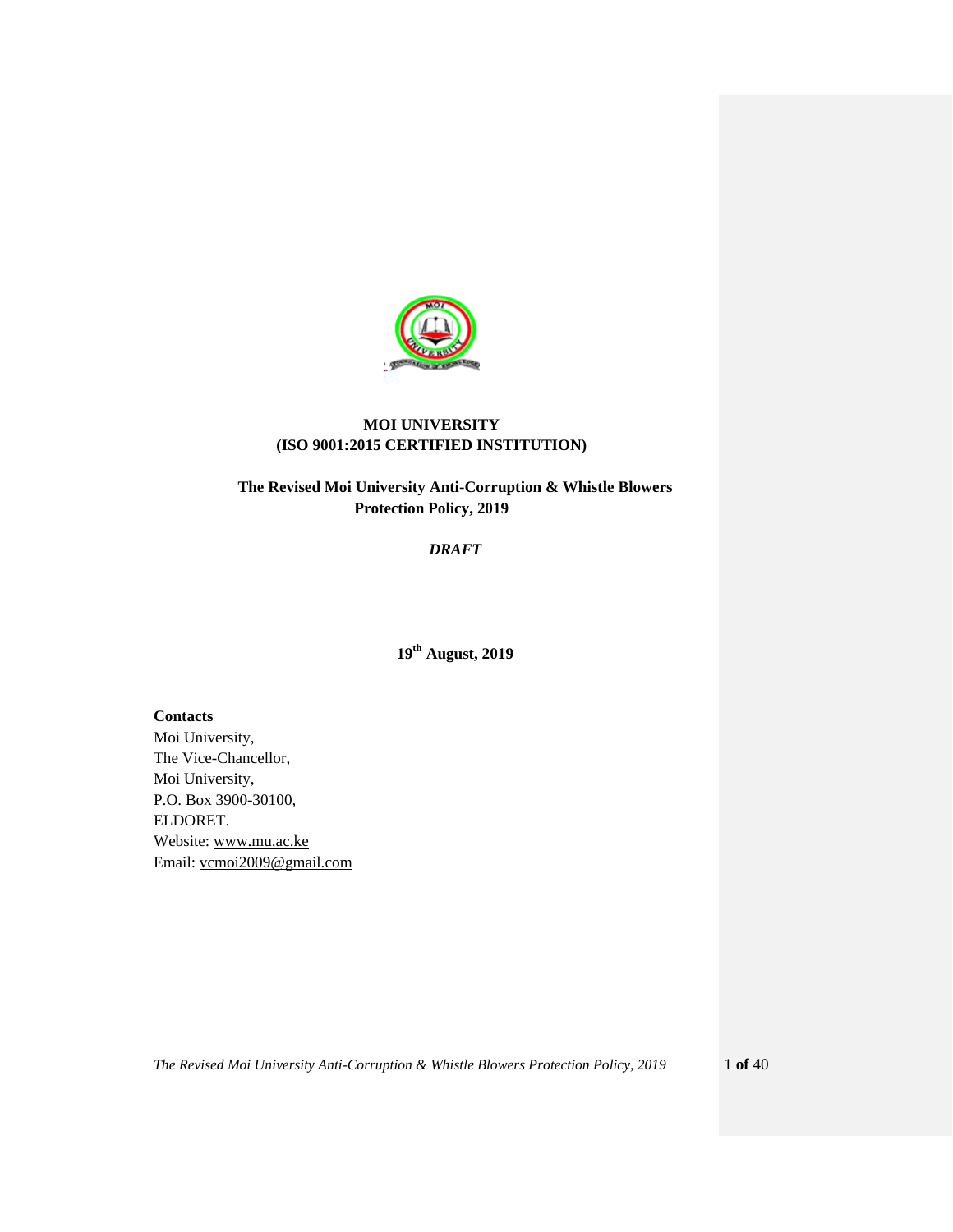## **FOREWORD BY CHAIR OF COUNCIL**

<span id="page-1-0"></span>Moi University derives its mandate from the Universities Act No.42 of 2012 (Rev. 2016), which granted it the Charter in 2013. By virtue of the Charter, Moi University is a body corporate capable of performing its mandate. The University is therefore mandated to mobilize academic resources, develop and mount academic programmes and confer degrees and award other qualifications.

The purpose of this *Policy* is therefore to promote the achievement of the University's mandate by ensuring that our staff and all stakeholders comply with the relevant legal provisions in the constitution 2010 and other applicable laws on Ethics and Anticorruption. Specifically, the stakeholders shall comply with the National Values and the Principles of Governance as set out under Article 10 of the Constitution of Kenya, 2010. To this end, all staff and Council members of Moi University are reminded of their noble role of public trust entrusted upon them in the discharge of their duties. Their conduct at all times shall be required to bring dignity to the offices they hold and honour to the University. They must note that the authority assigned to them is a public trust to be exercised in a manner that brings honour to the University and dignity to the office held.

I implore all staff and members of the University Council to exercise the authority of their offices in a manner that promotes public confidence in the University and promotes integrity of the offices concerned.

Our intention as Moi University is to be a leading public training and research Institution with a global reputation, for excellence in learning, research, creativity and community engagement. We shall strive to achieve this for the benefit of all our stakeholders from diverse contexts nationally and the world at large. In all we do we shall to this extent be guided by the values and principles as stated in the Kenya Constitution, our laws, and our Strategic Plan among other instruments which this Policy has synthesized. Let us all commit ourselves to excellence in everything that we do.

Thank you.

## **DR. JEREMIAH NTOLOI KOSHAL, Ph.D. CHAIRPERSON OF COUNCIL**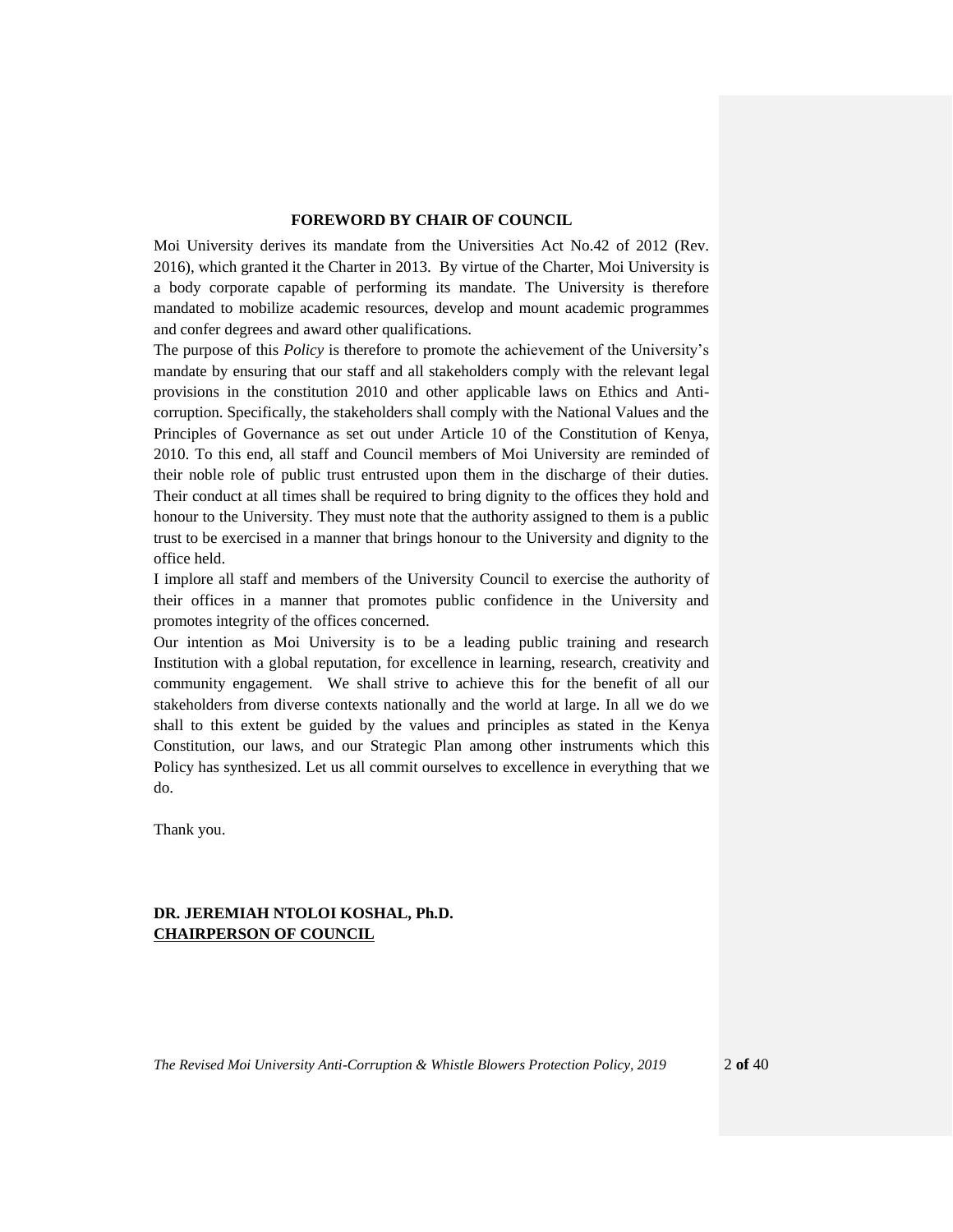| 1.1                                                                  |
|----------------------------------------------------------------------|
| 1.2                                                                  |
| 1.3                                                                  |
| 1.4                                                                  |
| 1.5                                                                  |
| 2.0                                                                  |
| 2.1                                                                  |
| 2.2                                                                  |
| 3.0                                                                  |
| 3.1                                                                  |
| 3.2                                                                  |
| 4.0                                                                  |
| 4.1                                                                  |
| 4.2.1                                                                |
| 4.2.3                                                                |
| 4.2.4                                                                |
| 4.2.5                                                                |
| 4.2.6                                                                |
| 4.2.7                                                                |
| 4.2.8                                                                |
| 5.0                                                                  |
| 5.1                                                                  |
| 5.2                                                                  |
| 5.3                                                                  |
|                                                                      |
| 5.5 Role of Principals, Deans, Directors, and Management Boards;  17 |
| 5.6 Roles of Heads and Chairs of Departments (HODs and CODs)  17     |
| 5.7.                                                                 |
| 5.8                                                                  |
|                                                                      |

The Revised Moi University Anti-Corruption & Whistle Blowers Protection Policy, 2019

 $3$  of  $40\,$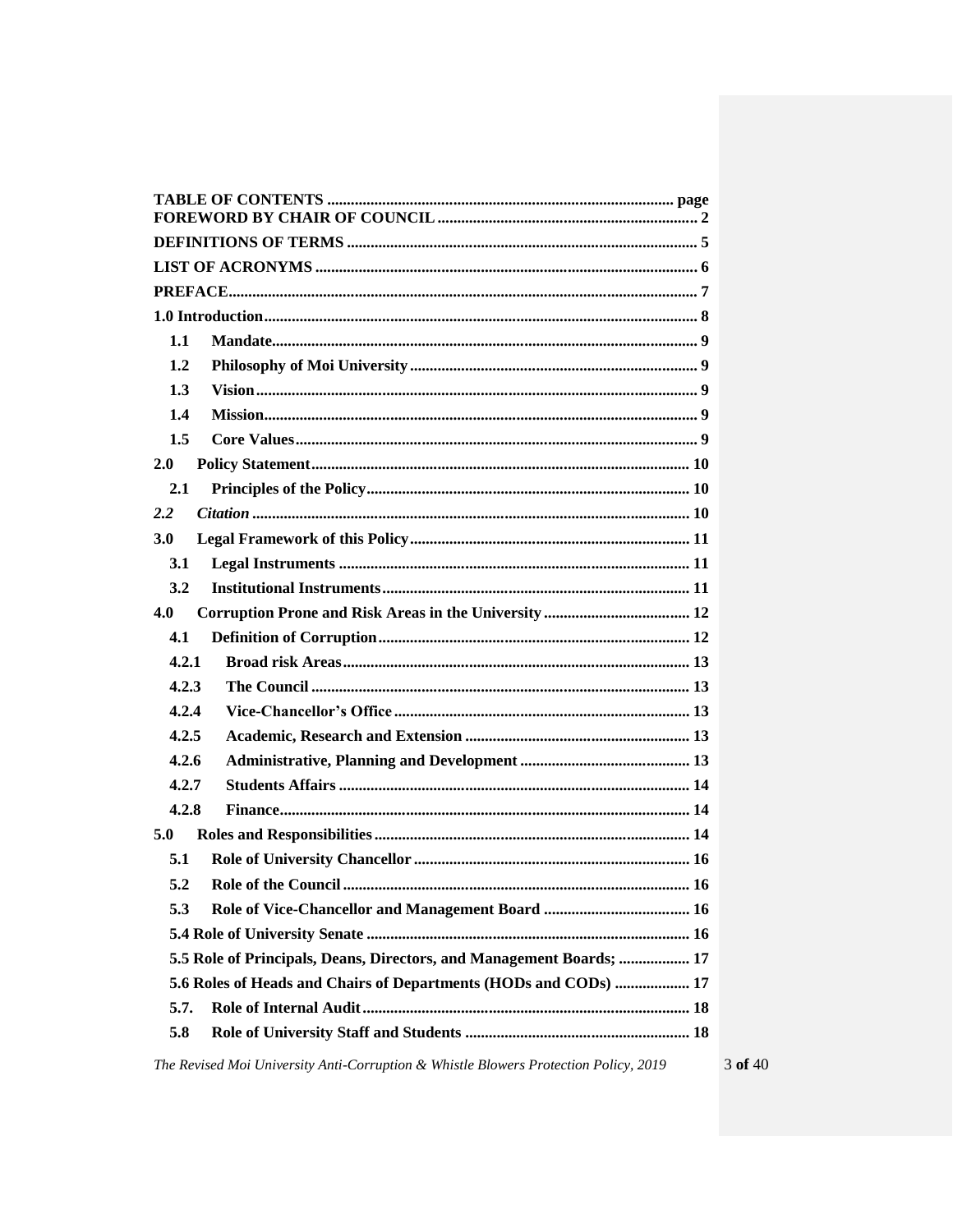| 5.9                                                                      |
|--------------------------------------------------------------------------|
| 5.10                                                                     |
| 5.11                                                                     |
| 6.0                                                                      |
| 6.1                                                                      |
| Moi University Corruption Prevention Committees Composition 22<br>6.2    |
| 6.3                                                                      |
| 6.4<br>Mandate and Operations of the Corruption Prevention Committee  23 |
| 6.5                                                                      |
| 6.6                                                                      |
| 6.7                                                                      |
| 6.8                                                                      |
| 6.9                                                                      |
| 6.10                                                                     |
|                                                                          |
|                                                                          |
|                                                                          |
| 7.3.                                                                     |
| 8.0                                                                      |
| 8.1                                                                      |
| 8.2                                                                      |
| 9.0                                                                      |
| <b>10.0</b>                                                              |
| <b>11.0</b>                                                              |
| 12.0                                                                     |
| 13.0                                                                     |
| 15.0                                                                     |
| 16.0                                                                     |
| 17.0                                                                     |
| 18.0                                                                     |
|                                                                          |
|                                                                          |
|                                                                          |
|                                                                          |

*The Revised Moi University Anti-Corruption & Whistle Blowers Protection Policy, 2019* 4 **of** 40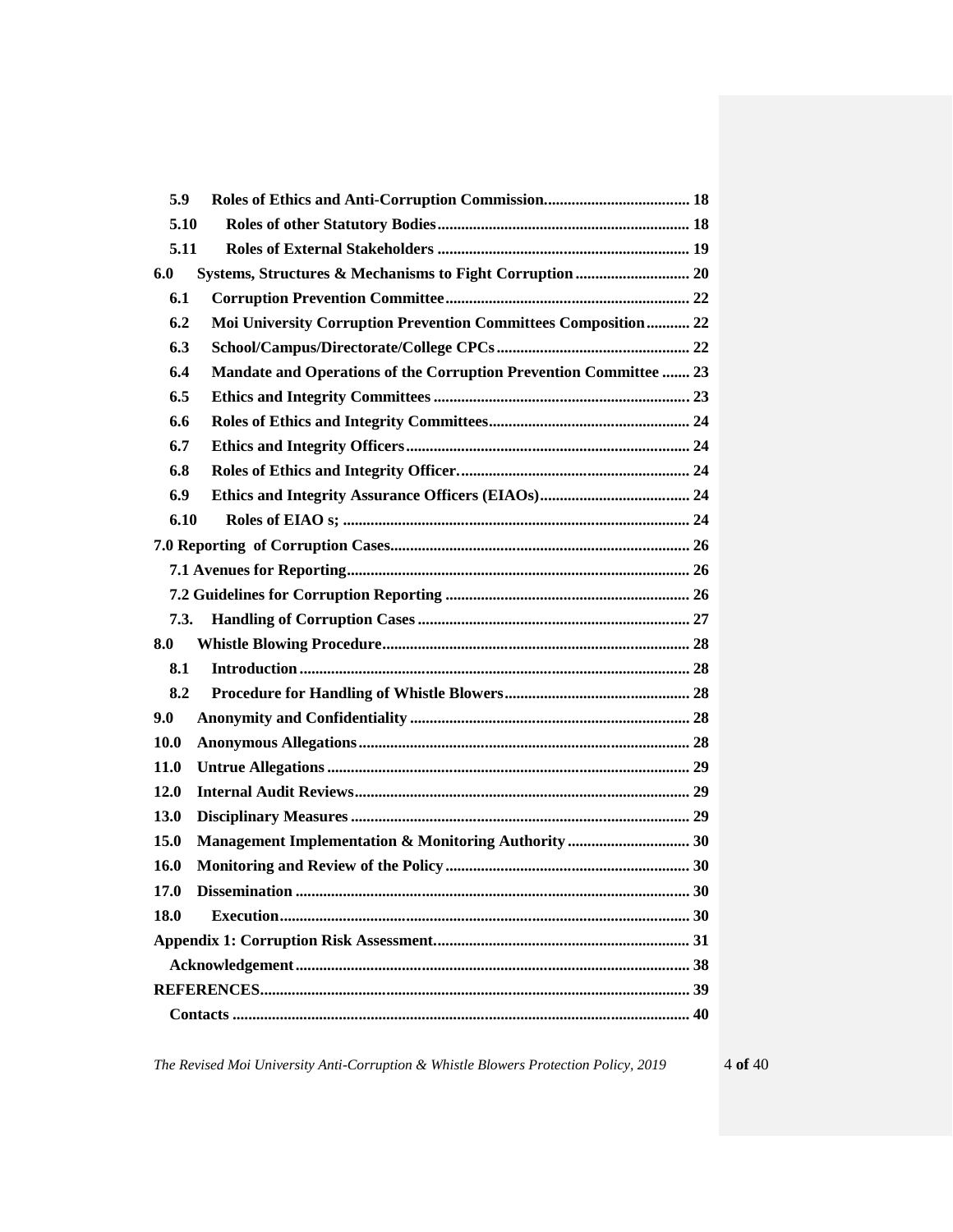## <span id="page-4-0"></span>**DEFINITIONS OF TERMS**

**Corruption** refers to dishonest activity in which a Council Member, Management, Staff, Student and Stakeholder of Moi University acts contrary to the interest of the university and abuses his/her position of trust in order to achieve some gain or advantage for him or herself or for another person or entity (as provided for in Kenya Anti-Corruption and Economic Crimes Act of 2003).

**Corruption prevention** refers to any mechanism that aims to detect and mitigate corruption before it takes place.

**Department** refers to both administrative and academic department.

**Ethics** refers to generally accepted behaviors that are considered right in the university **Heads of division/ sections** refers to any person who has staff reporting to him/her in their day to day activities of the University. It may include Dean, Registrar, and Deputy Registrar, Senior Assistant Registrar, Assistant Registrar, Head of Department, Head of section/unit or any person performing duties of the above listed officers.

**Integrity** refers to doing the right thing all the time.

**Policy** refers to The Revised Moi University Anti-Corruption & Whistle Blowers Protection Policy, 2019

**The University** refers to Moi University.

**Whistle blower** refers to any person reporting corruption practices to the authorities referred to in this Policy.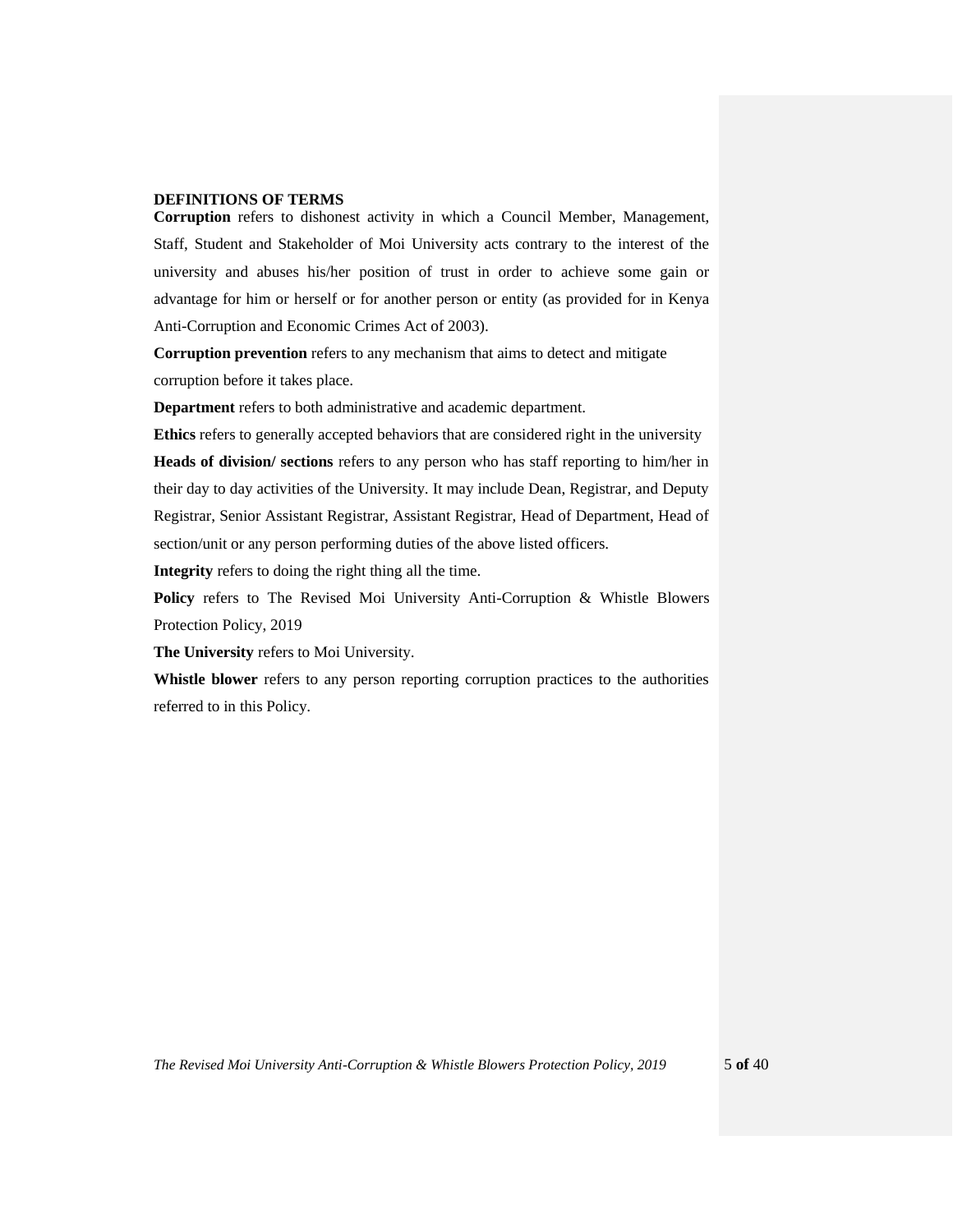# **LIST OF ACRONYMS**

<span id="page-5-0"></span>

| <b>CCPC</b>  | Campus/College Corruption Prevention Committee |  |  |
|--------------|------------------------------------------------|--|--|
| <b>CPC</b>   | <b>Corruption Prevention Committee</b>         |  |  |
| <b>DCPC</b>  | Directorate Corruption Prevention Committee    |  |  |
| <b>EACC</b>  | Ethics and Anti-Corruption Commission          |  |  |
| <b>EIAO</b>  | Ethics and Integrity Assurance Officers        |  |  |
| EIO          | Ethics and Integrity Officer                   |  |  |
| IC           | <b>Integrity Committee</b>                     |  |  |
| <b>MUCPC</b> | Moi University Corruption Prevention Committee |  |  |
| <b>MUIC</b>  | Moi University Integrity Committee             |  |  |
| <b>SCPC</b>  | School Corruption Prevention Committee         |  |  |
| <b>SIC</b>   | <b>School Integrity Committee</b>              |  |  |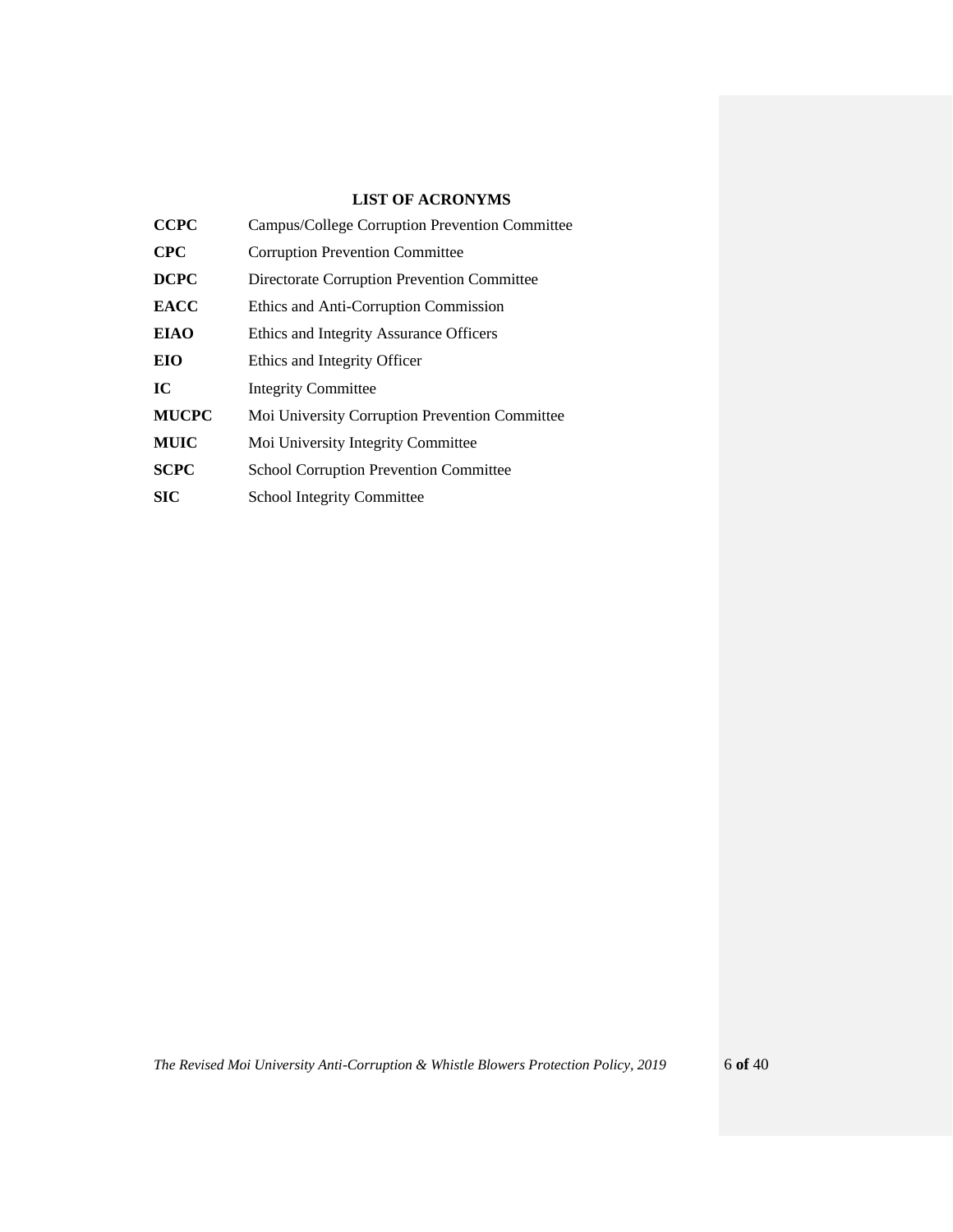#### **PREFACE**

<span id="page-6-0"></span>Moi University is a public institution which was established in 1984 (Moi University Act, 1984) as a University of Science and Technology, having started initially with 83 students that were transferred from the University of Nairobi. As at June 2019, Moi University had over 35,000 students and by over 2,700 staff. There is need for efficiency and effectiveness in service delivery and comply with laid down legal framework in daily operations.

The review of the Anti-Corruption Policy marks a new beginning in safeguarding the institution from any corrupt practices that may occur; the policy contains clear guidelines on corruption, detection and prevention measures. The policy shall apply to both internal and external stakeholders of Moi University.

In order to safeguard the institution from any corrupt practices that may occur, the University has developed the anti-corruption policy, which contains clear guidelines on corruption prevention measures to help staff, students and the general public on how to handle any corrupt cases wherever they occur. Further to this, the *Anti-Corruption Policy* is expected to safeguard and protect persons witnessing corruption and unethical practices who would otherwise not report the incidences for fear of repercussions on themselves or their job.

The University has undertaken corruption risk assessment and developed a corruption mitigation plan. The plan highlights the role of the University Management in networking and mobilizing resources needed to combat corruption in the institution.

It is hoped that this policy will be useful in creating an anti-corruption culture in all facets of the University services.

**Prof. Isaac S. Kosgey, Ph.D. VICE – CHANCELLOR**

*The Revised Moi University Anti-Corruption & Whistle Blowers Protection Policy, 2019* 7 **of** 40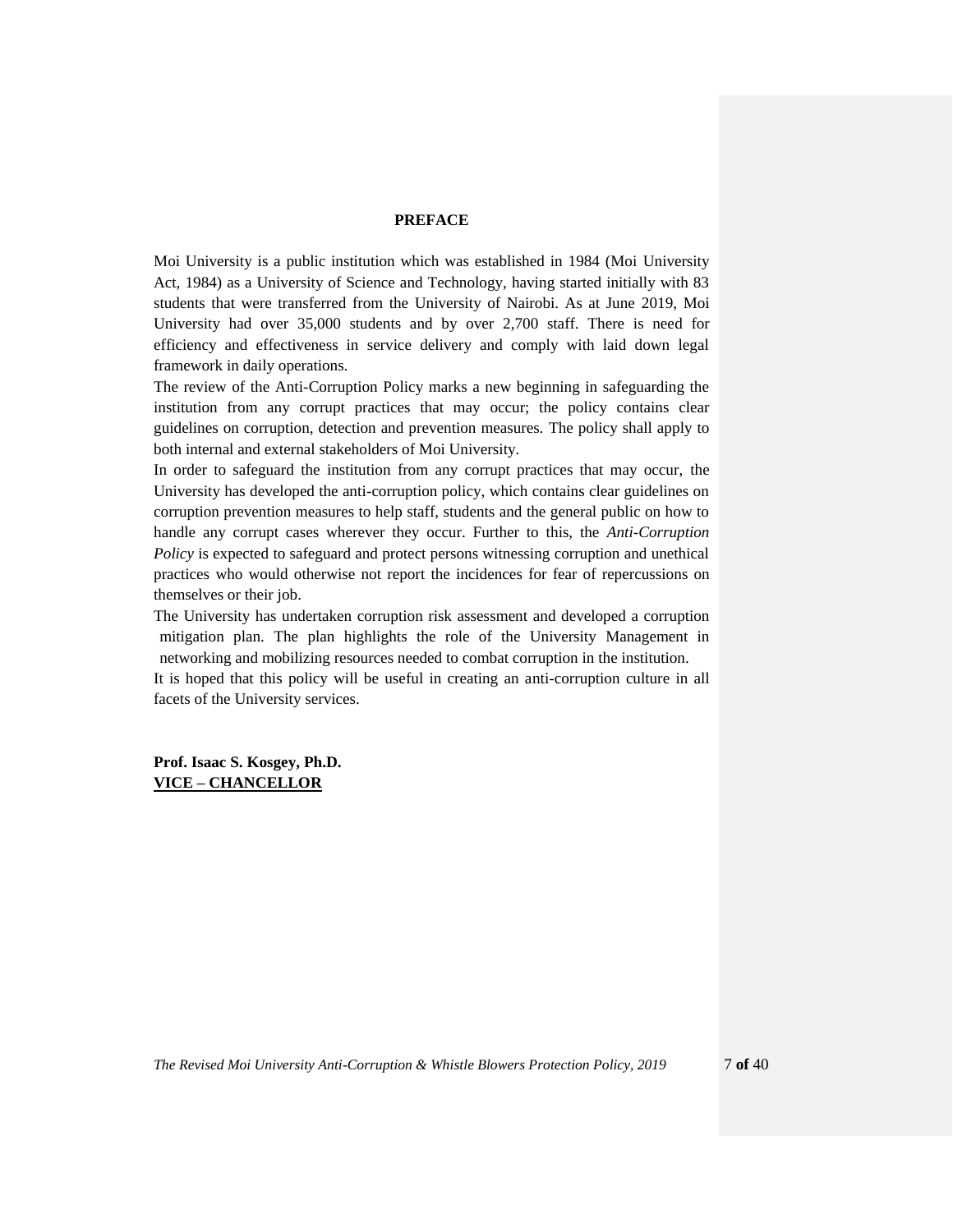## <span id="page-7-0"></span>**1.0 Introduction**

Moi University recognizes that an important aspect of accountability is to have a mechanism to enable all individuals to voice their concerns internally in a responsible and effective manner when they discover information which they believe shows serious malpractice. To this end, this policy demonstrates the university's commitment to recognize and take action in respect of any malpractices, illegal acts or omissions by its employees and other stakeholders.

It is the responsibility of all staff to ensure that if they become aware that actions of other staff members or stakeholders might compromise this objective, they will be expected to report the matter in safe knowledge that it will be treated seriously and sensitively.

Noting that the Witness Protection (Amendment) Act 2010 was enacted by the Parliament of Kenya to protect whistleblowers, it is important to develop a whistle blowing policy and procedures to protect staff who acting in good faith by disclosing information concerning the activities of the university or those of any of its customers, or relevant employee's which might be considered as fraudulent or corrupt practice.

In developing this policy Moi University Council and Management shall ensure that the policy is in tandem with the Witness Protection (Amendment) Act 2010.

This policy and procedures shall support and assist staff in bringing genuine concerns to the attention of appropriate people within the university who can initiate an investigation into matters raised.

Where this policy is in conflict with an Act enacted by the Parliament of Kenya, then the Act will take precedence over this policy. Whenever a complainant requires further protection beyond this policy, the provision of the Witness Protection (Amendment) Act 2010 shall apply.

The aim of this policy is to entrench anti-corruption and witness protection measures at Moi University. The policy therefore defines Moi University's position in combating corruption and in promotion of ethics and integrity and outlines intervention measures that shall be put in place to prevent and detect corruption and unethical conduct.

*The Revised Moi University Anti-Corruption & Whistle Blowers Protection Policy, 2019* 8 **of** 40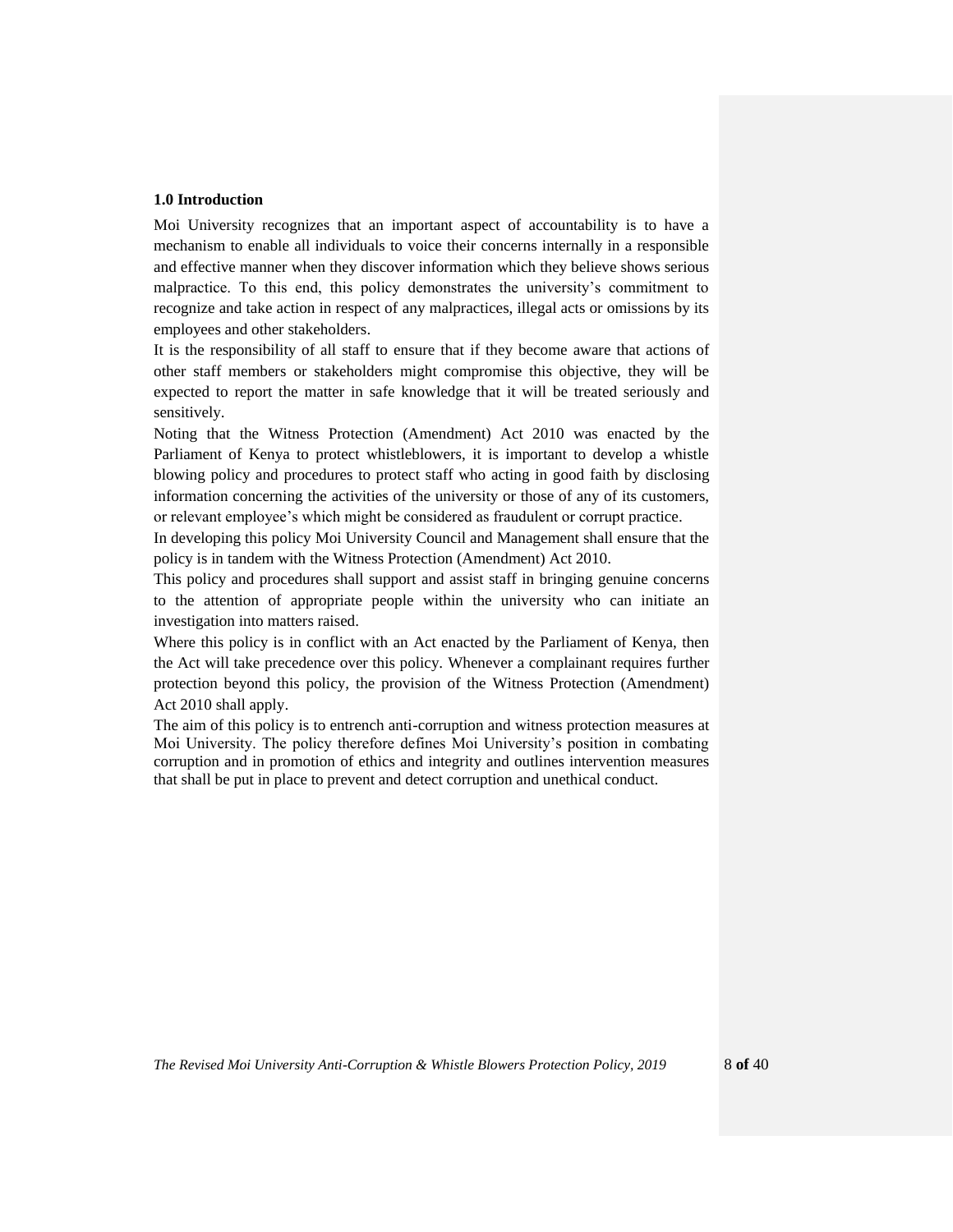## <span id="page-8-0"></span>*1.1 Mandate*

The University derives its mandate from the Universities Act no. 42 of 2012, which granted Moi University a charter in 2013. The functions and core mandate are as spelt out in part ii of the charter.

## <span id="page-8-1"></span>*1.2 Philosophy of Moi University*

Putting Knowledge to Work is our guiding philosophy. At Moi University the discovery, dissemination, and application of knowledge are synergistically balanced. We are driven by the process of involvement in world affairs; in the needs of individuals and their communities, businesses, industries, and governments; in the nurturing of inquisitive minds; in the transfer of ideas from the campus to the marketplace; and involvement in societal problems in our country and beyond. The creation of new knowledge that will benefit society is at the heart of our mission as a university. The distinction between basic and applied research has become more blurred as the processes of discovery, scientific inquiry and scholarship inform all aspects of the educational enterprise at Moi University**.**

### <span id="page-8-2"></span>*1.3 Vision*

To be the University of Choice in nurturing innovation and talent in science, technology and socio-cultural development.

#### <span id="page-8-3"></span>*1.4 Mission*

To preserve, create, and disseminate knowledge, conserve and develop scientific, technological and cultural heritage through quality teaching and research; to create, a conducive work and learning environment; and to work with stakeholders for the betterment of society.

#### <span id="page-8-4"></span>*1.5 Core Values*

i.Intellectual freedom, excellence and the truth.

- ii.Teamwork, networking and a culture of peace.
- iii.Transparency and accountability.
- iv.Professionalism and Social justice.
- v.Self-respect institutional loyalty and patriotism.
- vi.Continual improvement of services, competitiveness and relevance.

*The Revised Moi University Anti-Corruption & Whistle Blowers Protection Policy, 2019* 9 **of** 40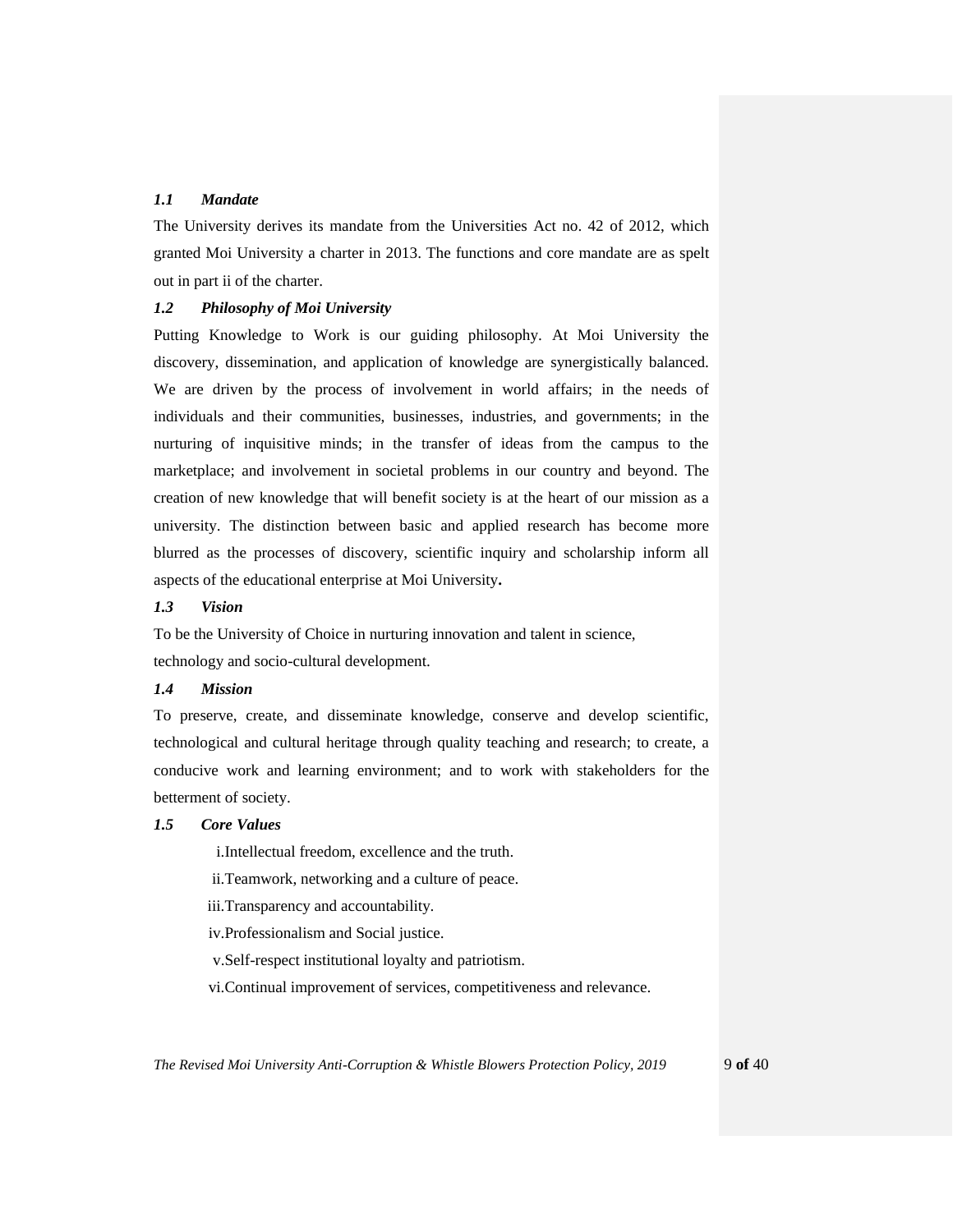## **1.6 Scope and Applicability**

This policy applies to Council, Management, Senate, all staff and students of Moi

University as well as stakeholders who include but not limited to contractors, suppliers,

and members of the public.

The purpose of the policy is to:

- i.Support our core values of transparency and accountability, professionalism and social justice.
- ii.Establish internal mechanism that encourages whistleblowing.
- iii.Integrate culture of anti-corruption and take appropriate measures against violators of good governance.
- iv.To ensure staff, students and stakeholders raise concerns without fear of suffering retribution.

#### <span id="page-9-0"></span>**2.0 Policy Statement**

Corruption is a serious problem that has eaten into the fabric of the Kenya Society and may occur in any public institution. Moi University shall undertake to cultivate the culture of anti-corruption in all its activities in delivering on its mandate and shall create conducive environment for whistleblowers to support its anti-corruption efforts.

## <span id="page-9-1"></span>*2.1 Principles of the Policy*

This policy is guided by five key principles;

i. Fairness and equity ii.Public trust iii.Awareness iv.Efficiency v.Integrity and honesty

# <span id="page-9-2"></span>*2.2 Citation*

This policy may be cited as the **Moi University Anti-Corruption & Whistle Blowers Protection Policy, 2019.**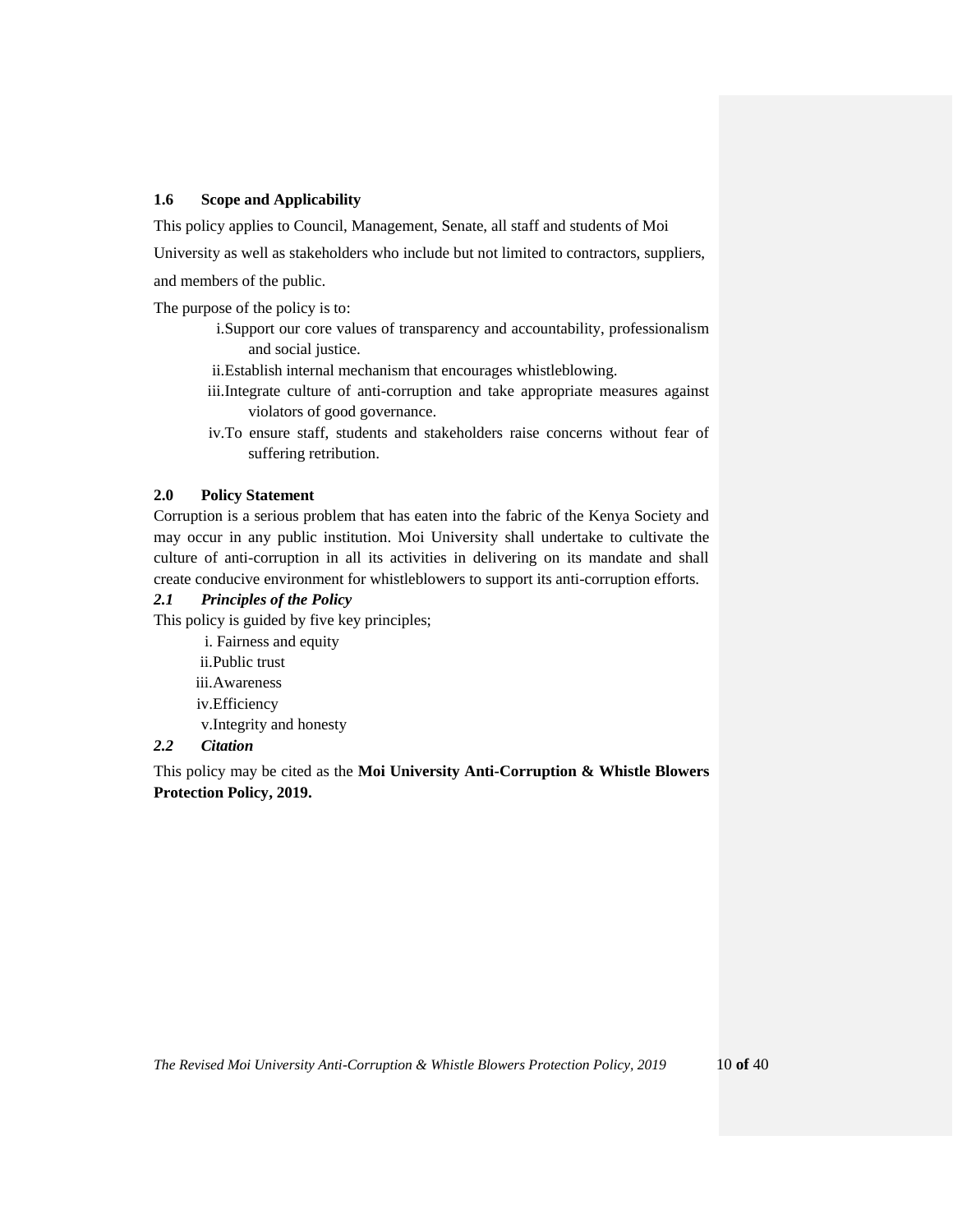## <span id="page-10-0"></span>**3.0 Legal Framework of this Policy**

This policy is anchored on the Constitution of Kenya 2010 and its applicable laws on Ethics and Anti-corruption which include following;

## <span id="page-10-1"></span>**3.1 Legal Instruments**

i.The Constitution of Kenya, 2010, ii.The Anti-Corruption and Economic Crimes Act, 2003, iii.The Public Officers Ethics Act, 2003, iv.The Public Procurement and asset Disposal Act, 2015, v.The Public Procurement & Disposal Regulations (2006), vi.The Public Private Partnership Act, 2013, vii.The Government Financial Management Act, 2004, viii.The Public Audit Act,2015, ix.The Leadership and Integrity Act No. 19 of 2012, x.The Universities Act No. 42, 2013, xi.The Code of Conduct and Ethics for Public Universities(Legal Notice No.170), xii.The Employment Act, 2007, xiii.The Witness Protection Act 2006, xiv.Public Finance Management Act, 2012, xv.Access to Information Act ,2016, xvi.Bribery Act ,2015, xvii.Ethics and Anti-Corruption Commission Act,2011, xviii.Proceeds of Crime And Anti-Money Laundering Act,2009, xix.Public service (Values and Principles) Act, **2015**, xx.Data Protection Act, 2019 xxi.Mwongozo Code of Governance for State Corporations, 2015. *3.2 Institutional Instruments* All policies of Moi University in existence at the time this policy takes effect shall also apply. This shall include and not limited to: i.Moi University Charter, 2013.

<span id="page-10-2"></span>ii.Moi University statues, 2013.

iii.Moi University Quality Manual and Procedures, 2018

iv.Moi University Service Charter.

v.Moi University Strategic Plan 2010-2015 Revised, 2009

vi.Performance Contracting Guidelines.

vii.Terms of Service and Collective Bargaining Agreements.

viii.Annual Budget and Establishment.

ix.Moi University Accounting Manual

x.Moi University Financial Procedures

*The Revised Moi University Anti-Corruption & Whistle Blowers Protection Policy, 2019* 11 **of** 40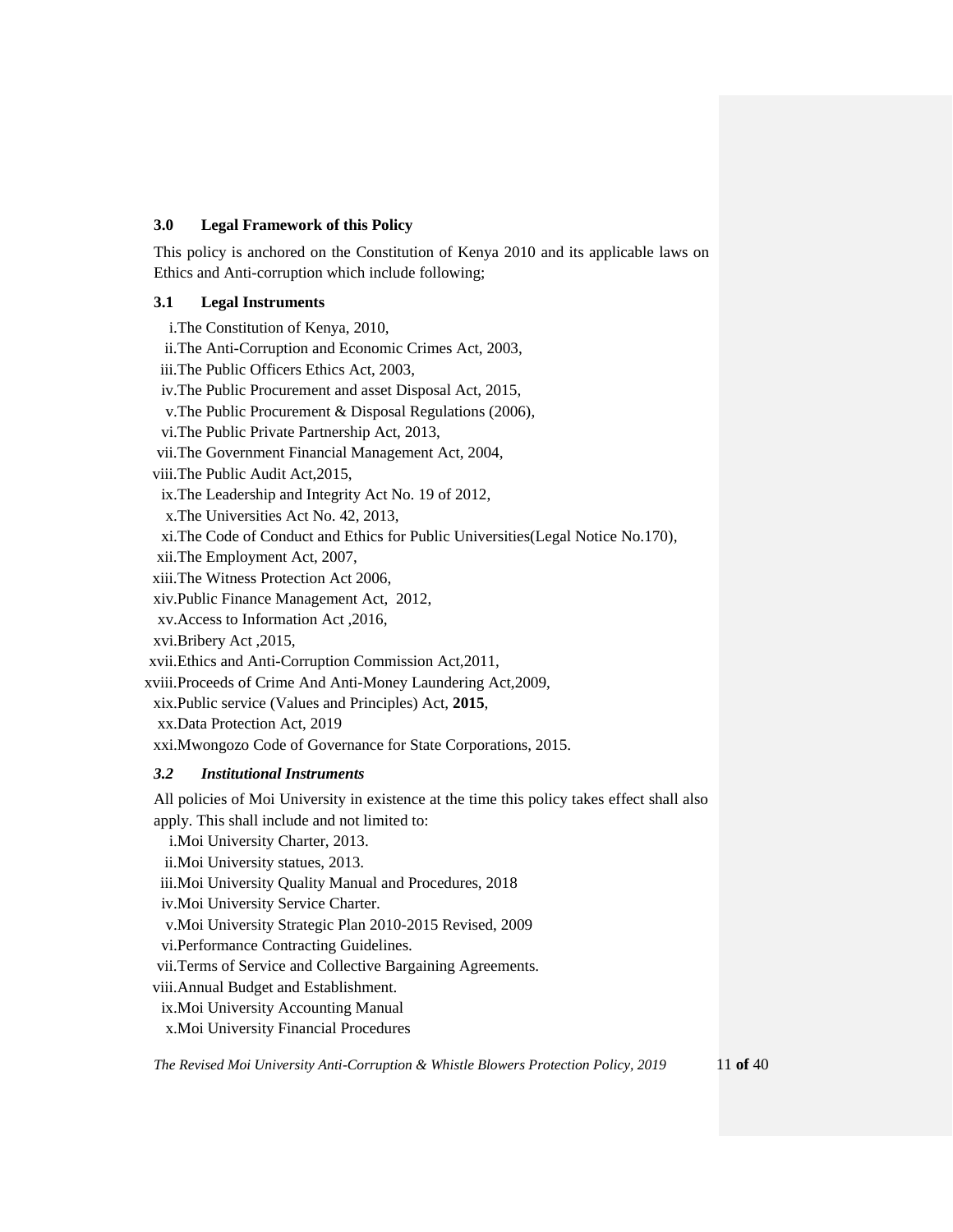xi.Moi University Financial Manual xii.Moi University Research Policy xiii.Moi University Intellectual Property Policy xiv.Moi University Examination Rules and Regulations xv.Moi University Part-Time Teaching Policy xvi.Moi University Scheme of Service. xvii.Moi University Internal Audit Manual xviii.Moi University Rules and Regulations Governing the conduct of students xix.Moi University Gender Policy xx.Moi University Senate Rules (Admissions, Curriculum Developments, Examination Rules and Regulations, Etc.) xxi.Moi University Wardens Manual xxii.Moi University Library Rules and Regulations xxiii.Sexual Harassment and Discrimination Policy xxiv.Moi University Recruitment Policy xxv.Moi University Training Policy. xxvi.Moi University Teaching and promotion of Academic staff

## xxvii.The Moi University Code of Conduct for Staff

## <span id="page-11-0"></span>**4.0 Corruption Prone and Risk Areas in the University**

## <span id="page-11-1"></span>*4.1 Definition of Corruption*

This policy operates within the framework of corruption as defined in the Kenya Integrity Plan and the Anti-corruption and Economic Crimes Act of 2003 as follows:

- i. Abuse of position or office, for personal gain or for the advantage of another person;
- ii. Bribery, theft, embezzlement and fraud;
- iii. Evasion of payment of Government revenues, taxes, rates, fees and other dues;
- iv. Practicing of nepotism, tribalism, clanism;
- v. Practicing discrimination on the basis of religion, gender or disability;
- vi. Inversion and distortion of social values including soliciting for and giving sexual and other favours;
- vii. Negligence of professional ethics;
- viii. Breach of trust
- ix. Conflict of interest
- x. Failure to declare conflict of interest or any gift that is by law required to be declared
- xi. Withholding information that could act as evident to any act of corruption
- xii. Any other offence under the Kenyan and International laws involving dishonesty.

*The Revised Moi University Anti-Corruption & Whistle Blowers Protection Policy, 2019* 12 **of** 40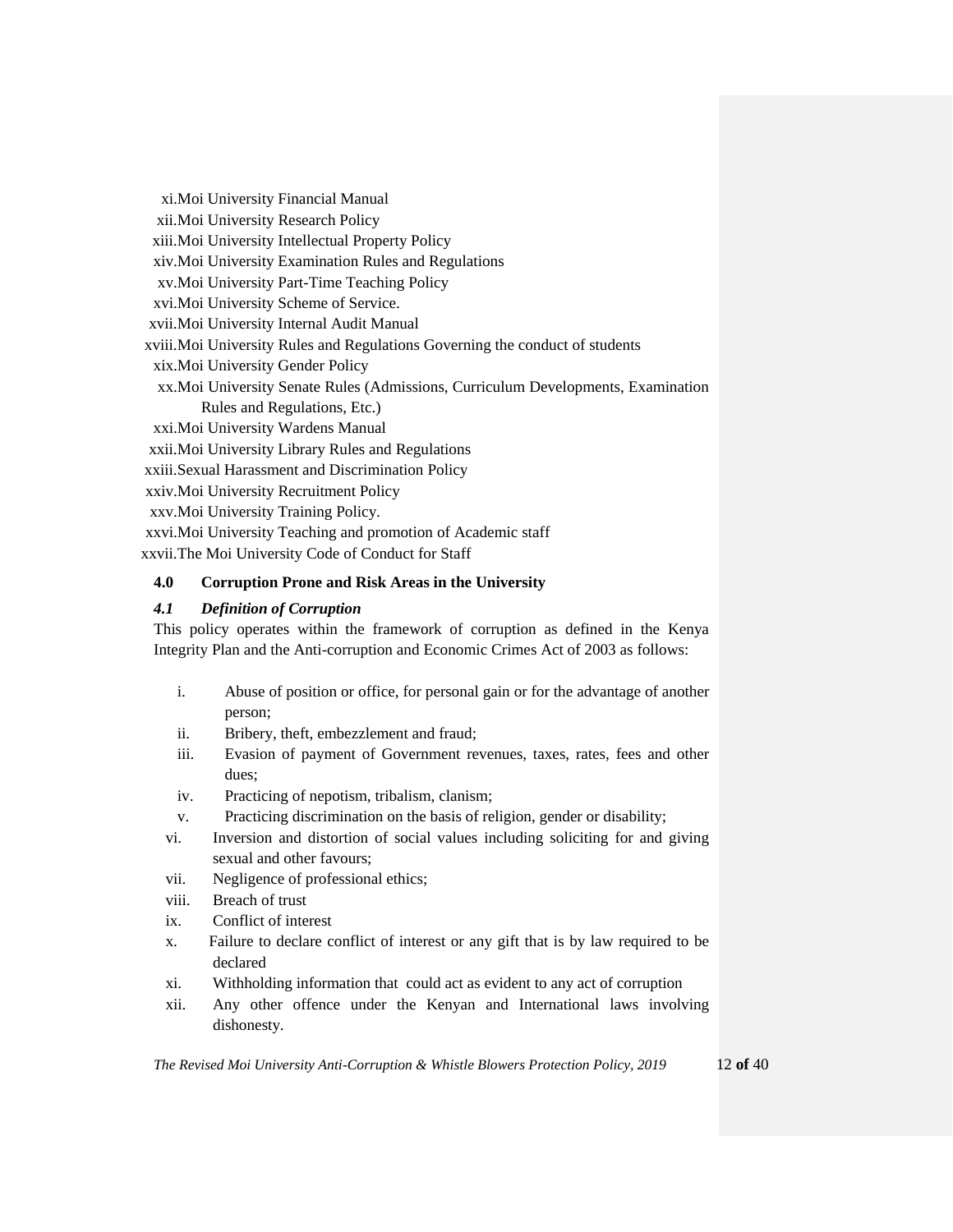## **4.2 Corruption Risk Areas & Practices in the University**

## <span id="page-12-0"></span>**4.2.1 Broad risk Areas**

All functional areas in the university are potential corruption risk areas. These in broad term include but not limited to;

- 1. Core mandate i.e. teaching, research and community engagements.
- 2. Payroll management, Human Resources and Administration Areas.
- 3. Information communication technology.
- 4. Finance and
- 5. Procurement.

## *4.2.2* **Specific Functional Areas and Corruption Prone Practices**

The following is a list of the main functional areas where corruption may occur.

## <span id="page-12-1"></span>**4.2.3** *The Council*

Decision making but not limited to the following:

- 1. Administration of property and funds of the University
- 2. Reception and disbursement of gifts , grants and other monies of the university
- 3. Appointment and promotion of staff
- 4. Students and staff discipline
- 5. Welfare of students and staff.

## <span id="page-12-2"></span>**4.2.4 Vice-Chancellor's Office**

i.Security

- ii.Internal Audit
- iii.Public Relations
- iv.Information, Communication and Technology
- v.Procurement Planning and Management

## <span id="page-12-3"></span>**4.2.5 Academic, Research and Extension**

- i.Students' Admissions
- ii.Teaching, attachments and field courses**.**
- iii.Examinations.
- iv.Graduation.
- v.Student Records Management.
- vi.Management of research funds and activities.
- vii.Collaborations and partnerships.
- viii.Consultancy, outreach services/Community engagement

## <span id="page-12-4"></span>**4.2.6 Administrative, Planning and Development**

- i.Recruitment and Training
- ii.Staff Development

*The Revised Moi University Anti-Corruption & Whistle Blowers Protection Policy, 2019* 13 **of** 40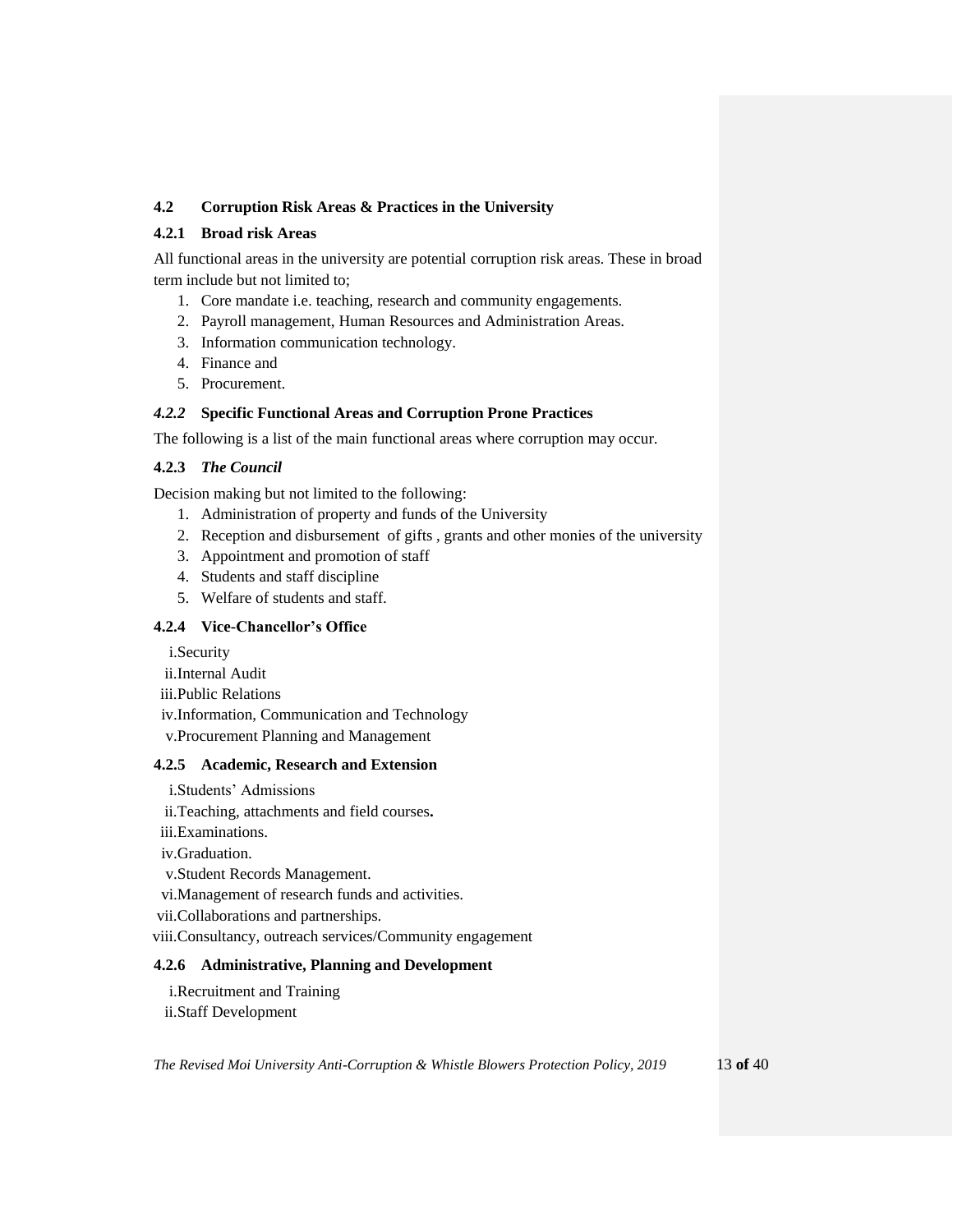iii.Medical services iv.Leave v.Records management vi.Central services vii.Management of University property viii.Transport and Garage ix.Staff Housing x.Retirement xi.Legal matters xii.Quality management systems and performance compliance xiii.Infrastructural Development and refurbishment. xiv.Project Management **4.2.7 Students Affairs**

<span id="page-13-0"></span>i.Student Welfare.

ii.Catering and hostels.

iii.Student organizations- elections and management.

iv.Students' organization funds and facilities.

v.Students disciplinary.

vi.Student finances-caution money

### <span id="page-13-1"></span>**4.2.8 Finance**

i.Financial management systems and procedures

ii.Capital and Recurrent Expenditures

iii.Fee payment.

iv.Income generating units

NOTE: The possible risks and corrupt practices in the outlined functional areas are contained in Appendix 1.

## <span id="page-13-2"></span>**5.0 Roles and Responsibilities**

The various organs of Moi University shall have roles in Anti-Corruption and Whistle blowing as outlined below: **-**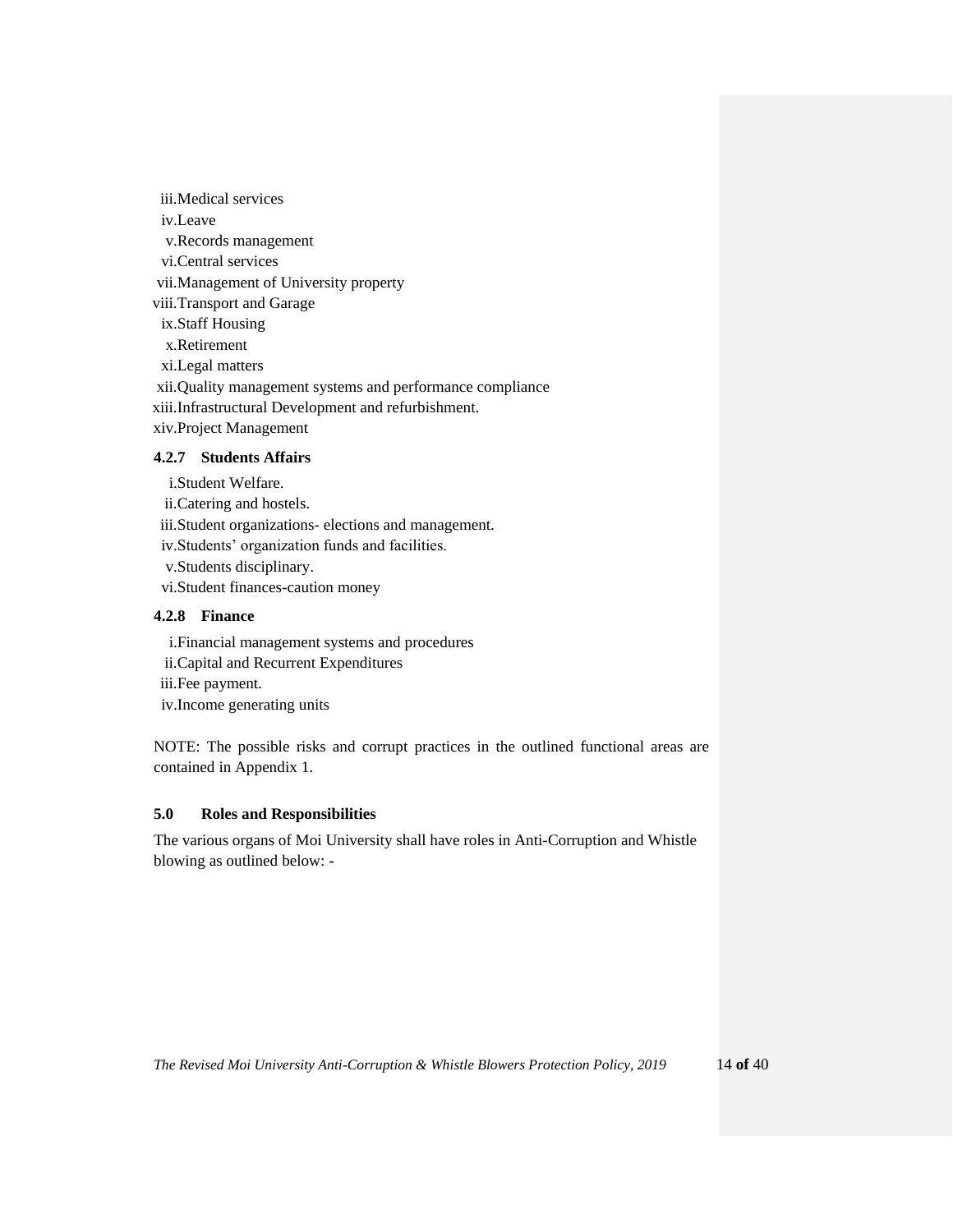## **Moi University Governance Structure**



**(**Parents, General Public)

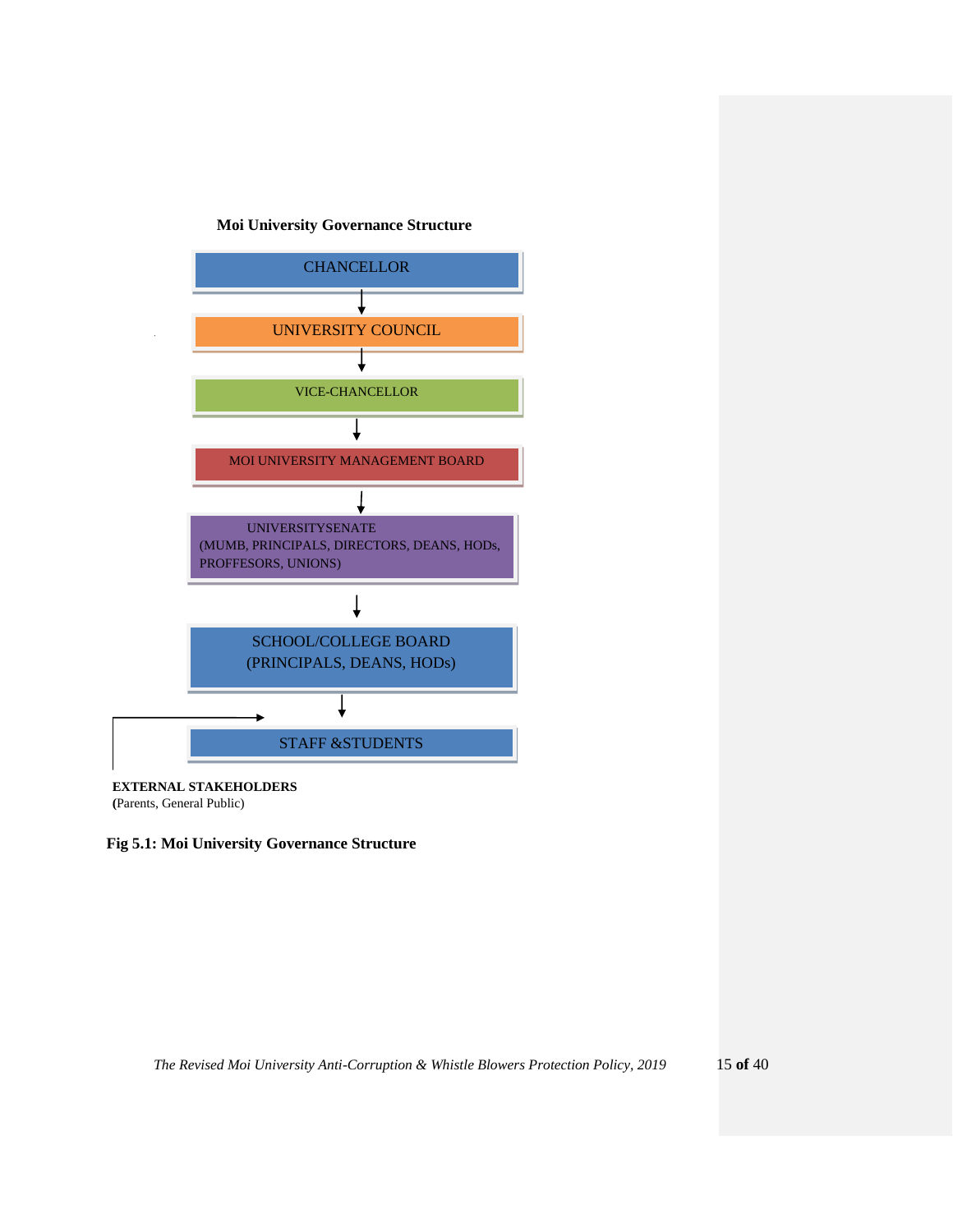## <span id="page-15-0"></span>**5.1 Role of University Chancellor**

The Chancellor may cause a visitation in case of serious reported cases of corruption.

#### <span id="page-15-1"></span>**5.2 Role of the Council**

The University Council shall be responsible for:

i.Approving and reviewing university wide policies and procedures. ii.Providing leadership and direction in the fight against corruption. iii.Ensuring compliance to the Kenyan constitution and other relevant laws. iv.Establishing Committees of Council for proper decision making. v.Allocating resources for the operation of the University. **vi.**Oversight the implementation of this policy.

## <span id="page-15-2"></span>**5.3 Role of Vice-Chancellor and Management Board**

- The Vice- Chancellor and University Management board shall be responsible for: i.Ensuring compliance with the Kenyan constitution and other relevant laws. ii.Ensuring that this policy is effectively implemented .
- iii. Putting in place mechanism and strategies to create an anti-corruption culture in the university through detection and prevention of corrupt practices in all forms.
	- iv.Establishing the relevant university corruption prevention and integrity committees.
	- v.Providing guidance and support to staff in fighting corrupt practices
	- vi.Communicate to all stakeholders the position of university in prevention of corruption and unethical conduct.
	- vii.Facilitating training and sensitization activities to all stakeholders.
	- viii.Putting in place monitoring systems/controls as per approved quality management standards and procedures of the university and CUE.
	- ix.Institutionalizing efficiency, transparency and accountability in all transactions of the university and its stakeholders
	- x.Institutionalize declaration of conflict of interest.
	- xi.The Vice-Chancellor shall chair Moi University Corruption Prevention Committee (MUCPC).

#### <span id="page-15-3"></span>**5.4 Role of University Senate**

The University Senate is in charge of all academic matters and shall be responsible for academic integrity through:

i.Adherence to the Constitution of Kenya and relevant laws.

ii.Participating in training and sensitizations on anti-corruption organized by the University, statutory bodies or other stakeholders.

*The Revised Moi University Anti-Corruption & Whistle Blowers Protection Policy, 2019* 16 **of** 40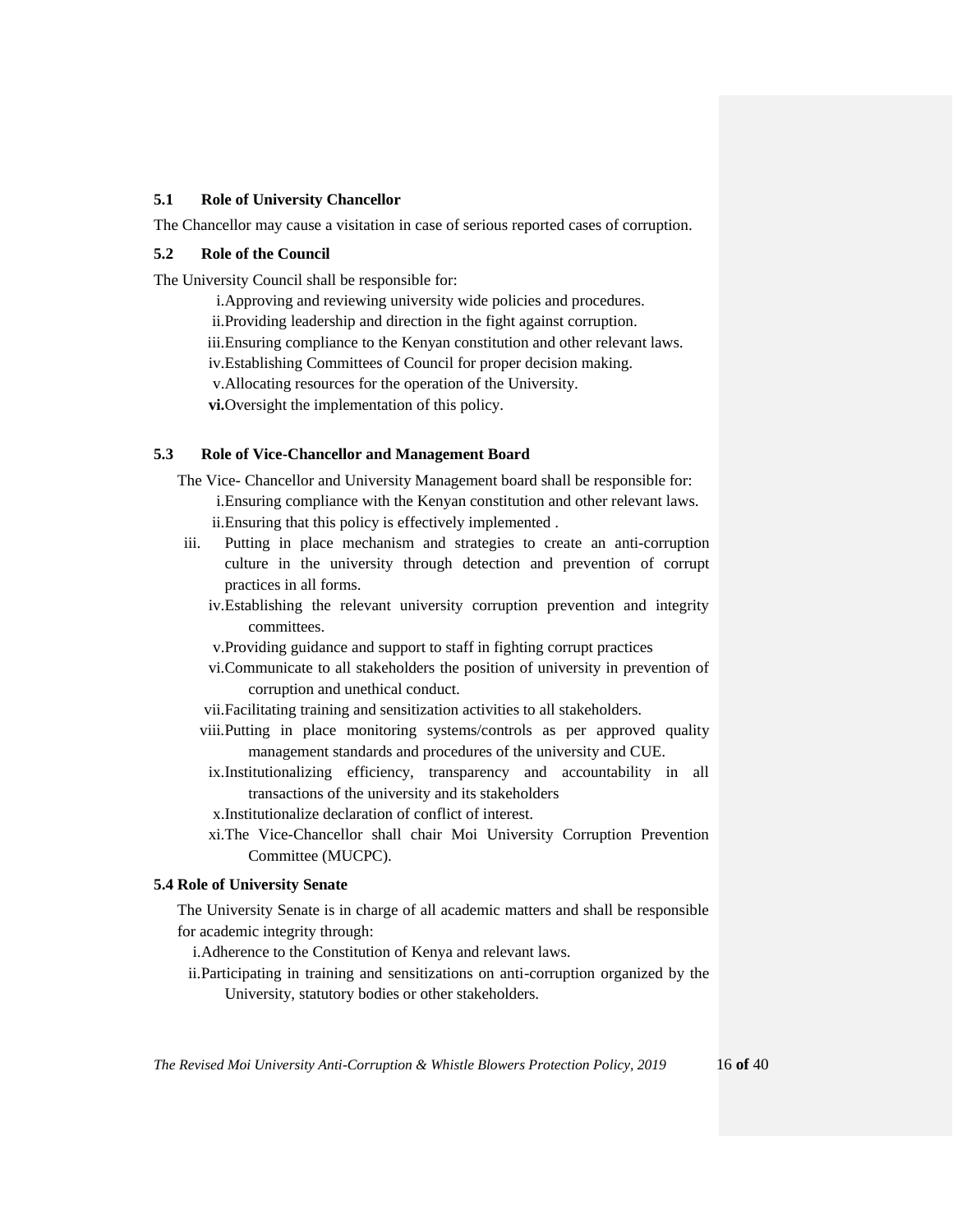- iii.Putting in place mechanisms/standing committees to handle corruption cases relating to academic matters
- iv.Promptly discharging reported incidences of suspected cases on corrupt practices relating to academic affairs
- v.Cultivating an anti-corruption culture by ensuring that each stakeholder is duty bound to perform to the best possible standards of due care and in accordance with their respective professional codes of conduct.

#### <span id="page-16-0"></span>*5.5 Role of Principals, Deans, Directors, and Management Boards;*

The Principals, Deans, Directors Schools/College Management Boards shall be responsible for:

- i. Ensuring compliance with the Kenyan constitution and other relevant laws.
- ii. Putting in place mechanism and strategies to create anti-corruption culture in the university through detection and prevention of corrupt practices in all forms.
- iii. Establishing and chairing the relevant corruption prevention and integrity committees within their dockets.
- iv. Nominate and recommend to the vice chancellor for appointment of staff who are suitable and qualify for membership to the relevant Integrity Committees.
- v. Providing guidance and support to staff in fighting corrupt practices.
- vi. Communicate to all stakeholders the position of the university in prevention of corruption and unethical conduct.
- vii. Facilitating training and sensitization activities to all stakeholders.
- viii. Putting in place monitoring systems/controls as per approved quality management standards and procedures of the university and CUE.
- ix. Institutionalizing efficiency, transparency and accountability in all transactions of the university and its stakeholders

#### <span id="page-16-1"></span>**5.6 Roles of Heads and Chairs of Departments (HODs and CODs***)*

The Heads and Chairs of Departments shall be responsible for;

- i.Receiving, acting and forwarding reported cases on corruption.
- ii.Explaining to the whistle blowers the actions that will be taken.
- iii. Ensuring that the person who has made the disclosure is protected.
- iv. Designing, implementing system improvements.
- v. Ensuring non-recurrence of corruption within their area of control.
- vi. Providing guidance and support to staff in fighting corrupt practices.
- vii. Communicate to all stakeholders the position of the university in prevention of corruption and unethical conduct.

*The Revised Moi University Anti-Corruption & Whistle Blowers Protection Policy, 2019* 17 **of** 40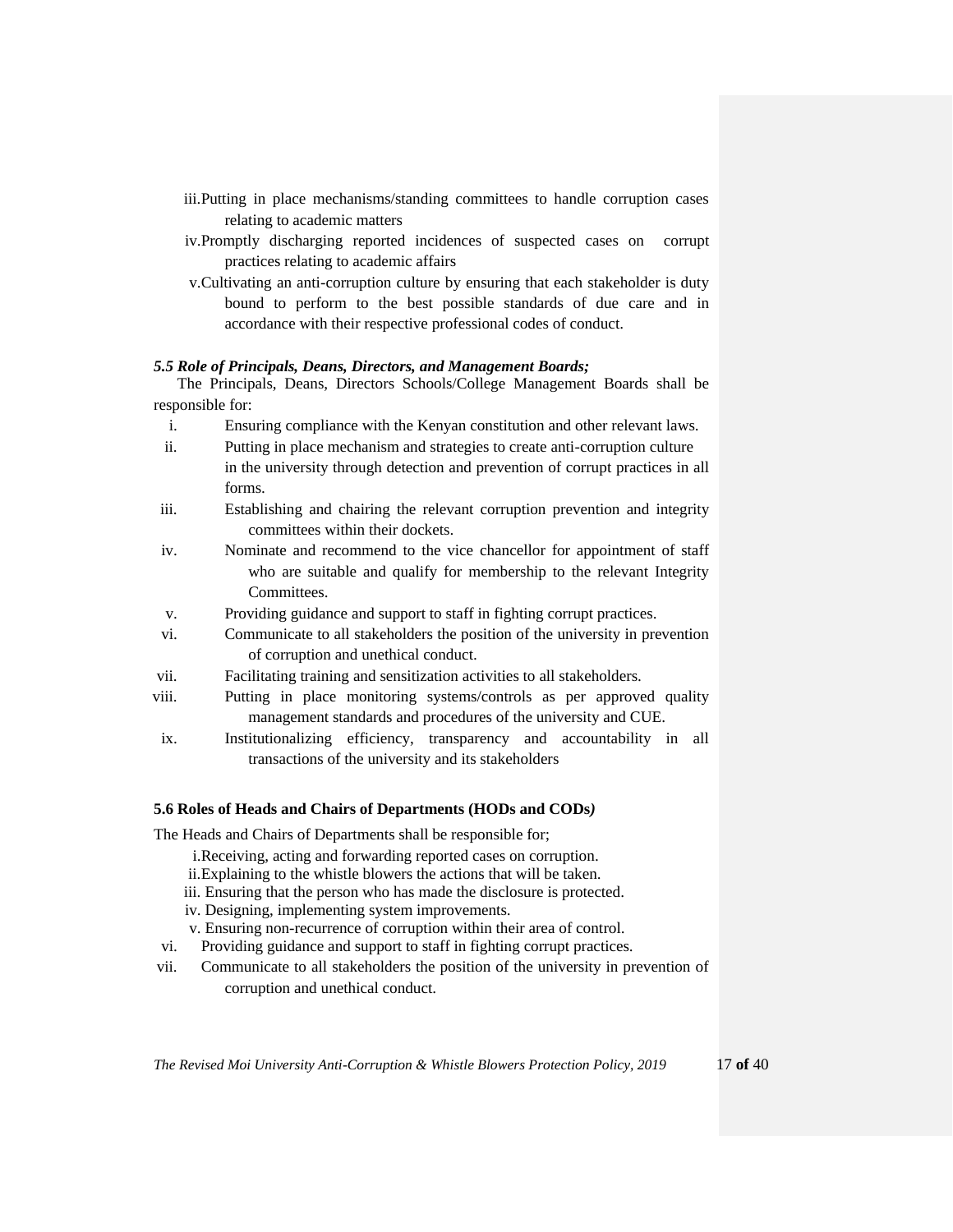### <span id="page-17-0"></span>**5.7. Role of Internal Audit**

The Internal Audit shall be responsible for:

- i. Ensuring compliance with the Kenyan constitution and other relevant laws
- ii. Assurance that all financial procedures have been adhered to.
- iii.Assessment of compliance to policies, procedures and guidelines issued by the Council from time to time.
- iv. Recommending to the council development or review of relevant policy to curb, detect or prevent corruption.

v. Oversight the finance and other units of the university on compliance to statutory requirements.

### <span id="page-17-1"></span>**5.8 Role of University Staff and Students**

All members of staff and students have the following roles:

- i. To adhere to the Constitution of Kenya and the rule of law.
- i.To participate in training and sensitizations on anti-corruption organized by the university or statutory bodies.
- ii.To promptly report incidences or suspected cases of corruption.
- iii.To achieve the best possible standards of care and to act in accordance with the university code of conduct and ethics.
- iv.Participate in development and review of relevant policies**.**
- v.Sensitize other stakeholders on the best practice in prevention and decrement of corruption.

### <span id="page-17-2"></span>**5.9 Roles of Ethics and Anti-Corruption Commission.**

The Commission shall have its roles as defined by relevant acts of parliament which may be enacted, amended or repealed from time to time. These roles shall include but not limited to:

> i.Enforcement of all Anti-Corruption Laws. ii.Conducting systems audits iii.Spearheading awareness and trainings iv.Assisting the university in vetting potential staff

#### <span id="page-17-3"></span>**5.10 Roles of other Statutory Bodies**

Other statutory bodies including; Inspectorate of State Corporations, Office of the Auditor General and Commission for University Education shall have roles as per their legal mandate and existing relevant laws of Kenya.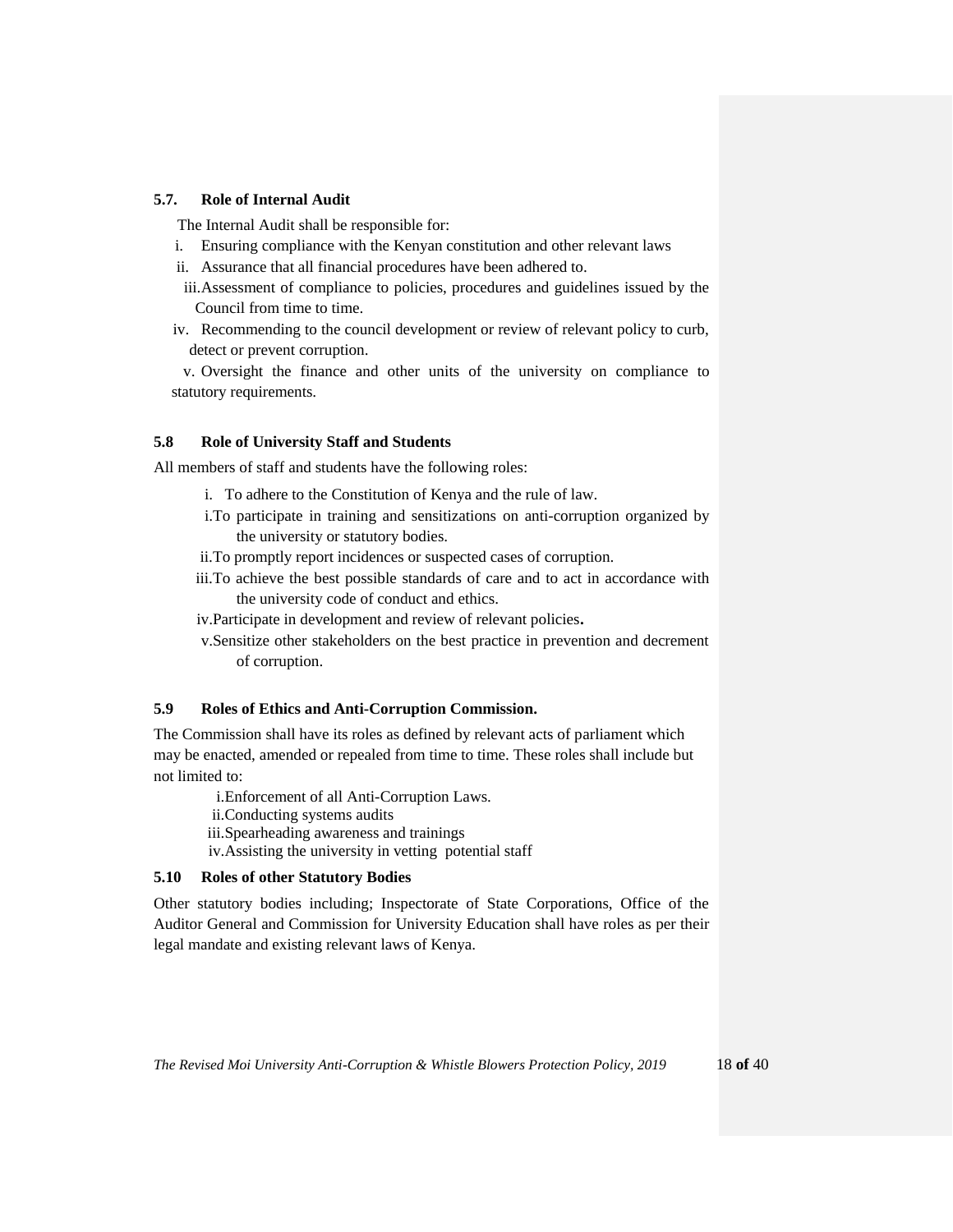## <span id="page-18-0"></span>**5.11 Roles of External Stakeholders**

The Stakeholders includes suppliers, service providers, parents, guardians ,collaborating institutions & partnerships ,international bodies, members of general public and their role is to;

- i. Report any act of corruption they witness to relevant internal or external statutory body.
- ii. Participate in development and review of relevant policies
- iii. Sensitize other stakeholders on the best practice in prevention and decrement of corruption.
- iv. Partner with Moi university to cultivate an anti-corruption culture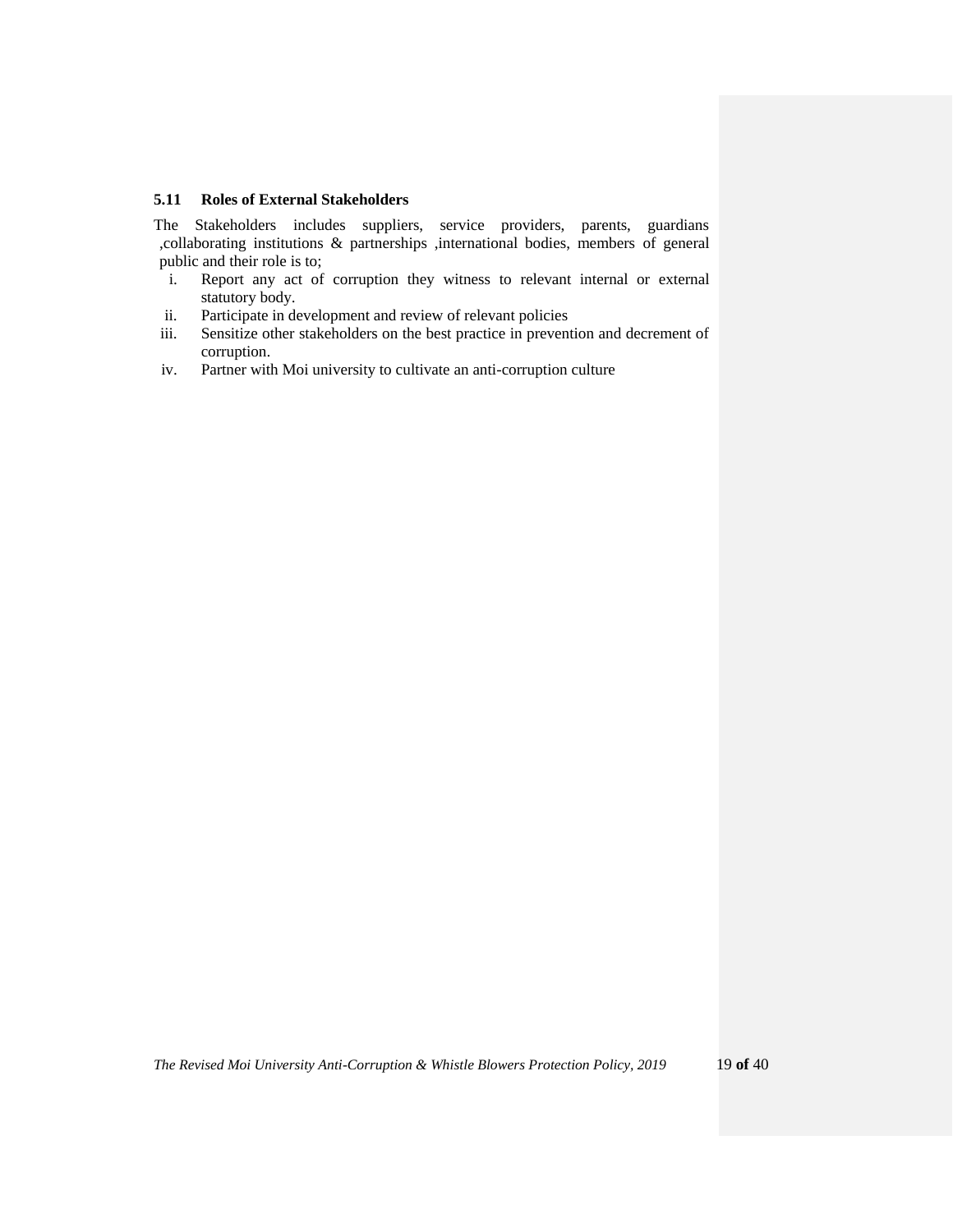## <span id="page-19-0"></span>**6.0 Systems, Structures & Mechanisms to Fight Corruption**

The University shall establish the following systems, structures, processes & mechanisms to prevent corruption.

This shall include but not limited to:

- i. Moi University Council Audit Committee,
- ii. Internal Audit Unit,
- iii. University Corruption Prevention Committee.
- iv. Campuses/Schools/Directorate Corruption Prevention Committees.
- v. University Integrity Committees.
- vi. School/Campus/ Directorates Integrity Committees
- vii. Ethics & Integrity Assurance Officers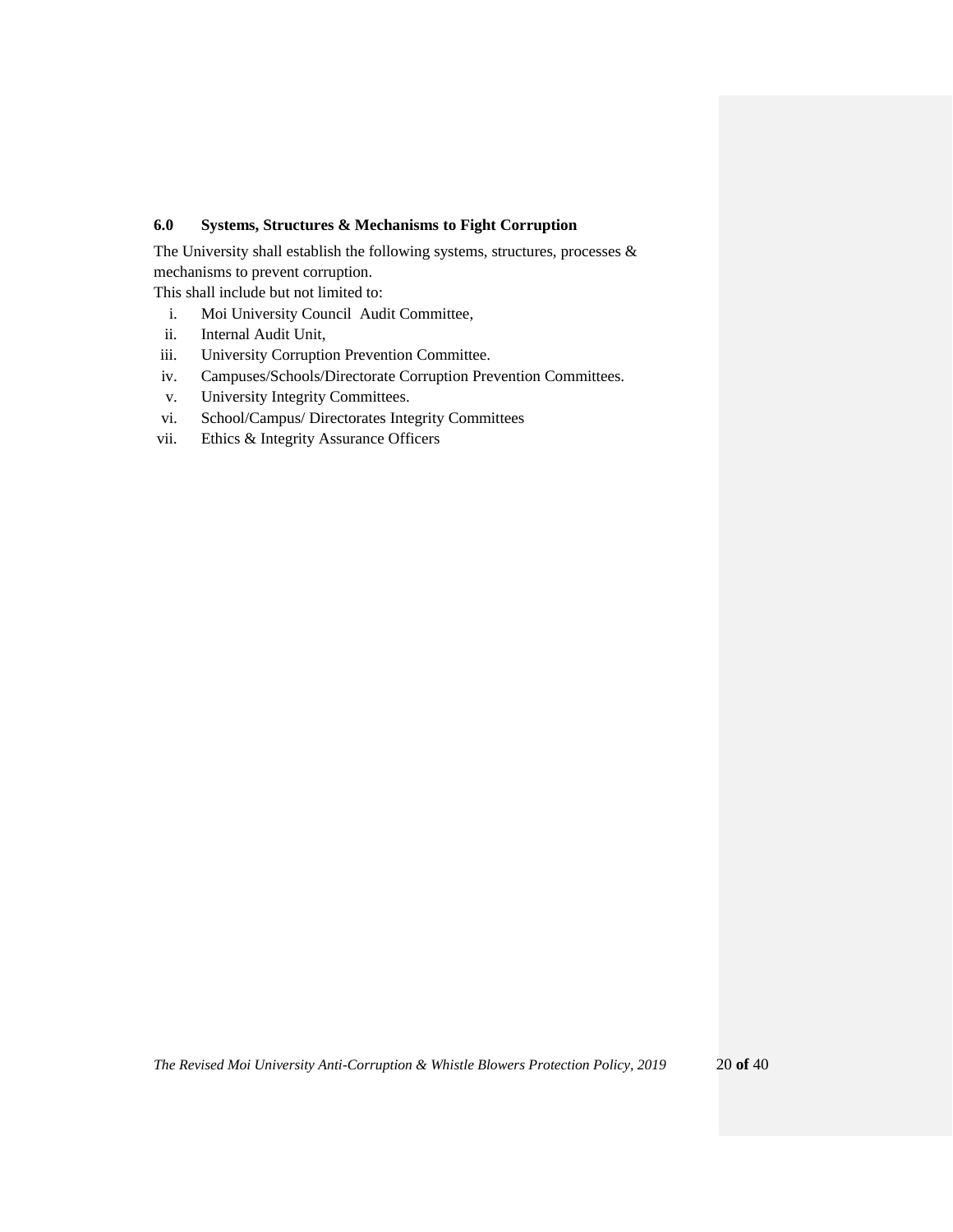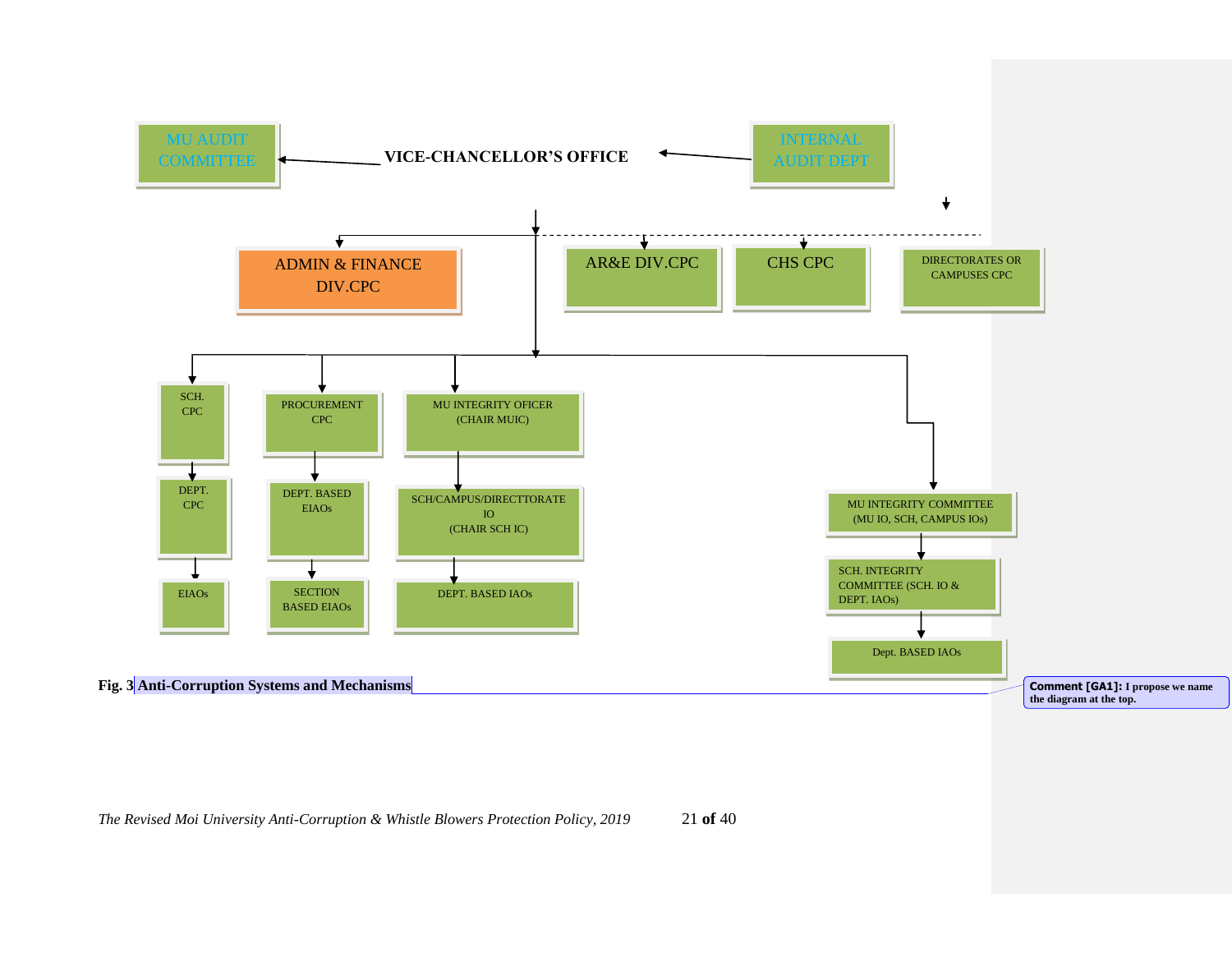## <span id="page-21-0"></span>*6.1 Corruption Prevention Committee*

Moi University shall establish Corruption Prevention Committee composed and cascaded the Corruption Prevention Committees to Schools, Directorates, Campuses, and Institutes.

In composing corruption prevention committees the University will ensure that members are appointed in accordance with existing appointment criteria and in compliance with the laws of Kenya.

## <span id="page-21-1"></span>**6.2 Moi University Corruption Prevention Committees Composition**

The composition of the Moi University Corruption Prevention Committee will be as Follows:

| i.    | Vice-Chancellor                                      | Chairman       |
|-------|------------------------------------------------------|----------------|
| ii.   | Deputy Vice-Chancellor Finance                       | Member         |
| iii.  | Deputy Vice-Chancellor (A, P&D)                      | Member         |
| iv.   | Deputy Vice-Chancellor (A, R&E)                      | Member         |
| V.    | Deputy Vice Chancellor (SA)                          | Member         |
| vi.   | College Principal                                    | Member         |
| vii.  | Deans of Schools                                     | Member         |
| viii. | Dean of Students                                     | Member         |
| ix.   | Directors Of Campuses, Institutes And Directorates - | <b>Members</b> |
| X.    | Chief Legal Officer                                  | Member         |
| xi.   | Chief Internal Auditor                               | Member         |
| xii.  | Senior Procurement Officer                           | Member         |
| xiii. | UASU representative, Chapter Secretary               | Member         |
| xiv.  | <b>KUSU, Chapter Secretary</b>                       | Member         |
| XV.   | KUDHEIHA Shop steward                                | Member         |
| XVI.  | <b>MUSO</b> Secretary General                        | Member         |
| xvii. | Ethics and Integrity Officer                         | Secretary      |
|       |                                                      |                |

#### <span id="page-21-2"></span>**6.3 School/Campus/Directorate/College CPCs**

The Schools/Campus/Directorates/College Corruption Prevention Committees shall be headed by Dean, Directors, Head of Department or Registrars as the case may be and shall be issued with an appointment letter by the Vice-Chancellor. Each School/Departmental Committee shall have seven members.

Integrity Officers based at schools who shall be secretary to the SCPC shall be nominated by the Deans/Directors and appointed by the Vice-Chancellor. All secretaries to the committee shall be members of Integrity Committee.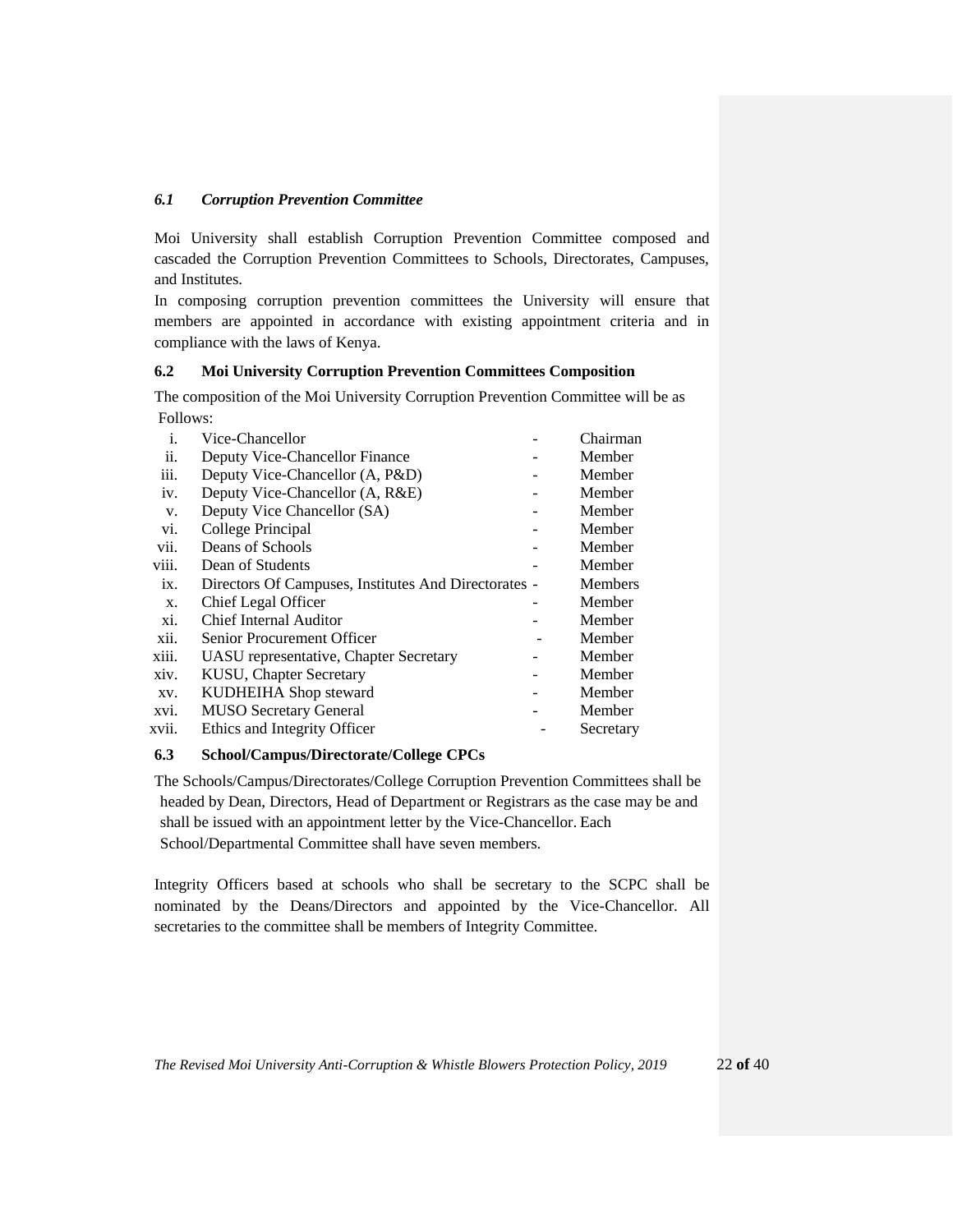The composition of the SCPC/DCPC/CCPC will be as follows:

| 1.   | Dean/Director/Registrar             | Chairman       |
|------|-------------------------------------|----------------|
| ii.  | Heads of Departments/Sections       | <b>Members</b> |
| iii. | 2 Other Staff from School           | <b>Members</b> |
| iv.  | School Ethics and Integrity Officer | Secretary      |

## <span id="page-22-0"></span>**6.4 Mandate and Operations of the Corruption Prevention Committee**

The role and functions of the corruption prevention Committee within the institution are as follows;

- i.Setting priorities in the prevention of corruption within the University.
- ii.Planning and coordinating corruption prevention strategies.

iii.Integrating all corruption prevention initiatives in the university.

- iv.Receiving and reviewing reports on corruption prevention initiatives and recommending appropriate action.
- v.Receiving and taking action on corruption reports made by staff, students and other stakeholders.
- vi.Documenting concrete measures taken and any referrals to other agencies such as Ethics Anti-Corruption Commission (EACC).
- vii.Spearheading anti-corruption campaigns within their jurisdiction.
- viii.Monitoring and evaluating the impact of corruption prevention initiatives.
- ix.Preparing and submitting quarterly progress reports to the management and the Performance contract Steering Committee.

# <span id="page-22-1"></span>*6.5* **Ethics and Integrity Committees**

Moi University shall establish two levels of Integrity Committees; University wide and School Integrity Committees. The Moi University Integrity Committee shall be chaired by University Integrity Officer. The School /Campus and directorates

EIAOs shall be members.

The conglomerates of department Ethics and Integrity Assurance Officers shall form School/Campus/Directorates Integrity Committees while School/Campus/Directorates Integrity shall form the Moi University Integrity Committee.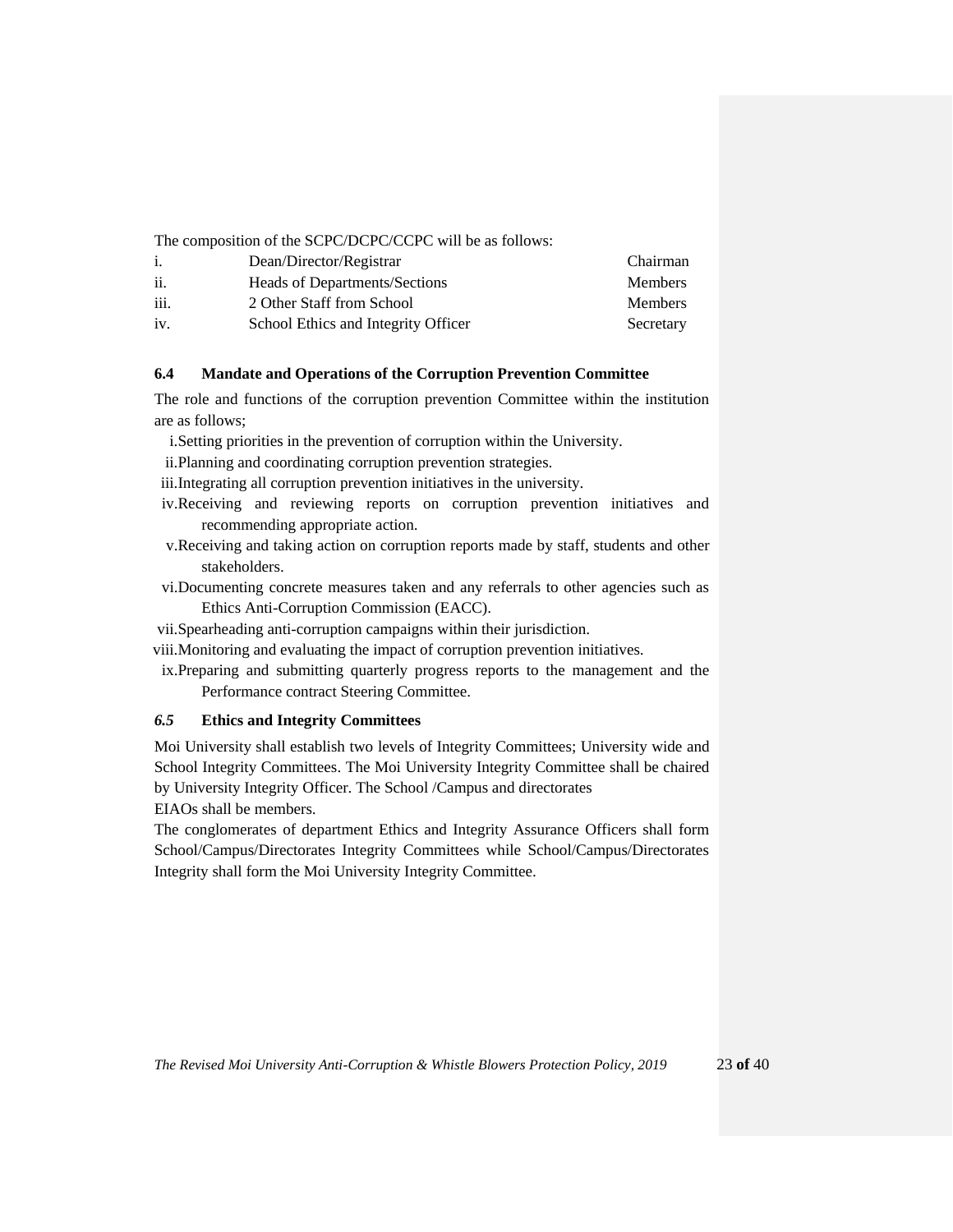### <span id="page-23-0"></span>*6.6* **Roles of Ethics and Integrity Committees**

- i.To mainstream anti-corruption strategies and initiatives measures in the University with a view of building an anti-corruption culture.
- ii.To constantly monitor university operations and procedures so as to prevent instances of unethical behavior among staff, students and other stakeholders.
- iii.To deliberate on anti-corruption and other ethics and integrity issues on monthly basis at school level and quarterly basis at university level.
- iv.To submit regular progress reports to the relevant organs in the university and external agencies as required by law.

## <span id="page-23-1"></span>**6.7 Ethics and Integrity Officers**

The University shall establish a university wide Integrity Office and school level Integrity Office as per existing scheme of service. The offices shall be headed by the University Integrity Officer and School Integrity Officer respectively.

## <span id="page-23-2"></span>**6.8 Roles of Ethics and Integrity Officer.**

The Ethics and Integrity Officer shall be appointed by the Vice-Chancellor and shall be secretary to MUCPC.

His/her roles shall include

i.To prepare all documents and papers required for the relevant CPC meetings

- ii.To prepare and circulate minutes of the relevant CPC as appropriate
- iii.To keep and coordinate the diary of CPC operations
- iv.To coordinate preparation of the anti-corruption policy, corruption risk assessment and management plan, code of ethics and conduct, change management plans and other initiatives
- v.To prepare and submit reports to the relevant University CPCs
- vi.The University Integrity Officer shall chair MUIC while school integrity officer shall chair SIC.
- vii.To perform any other relevant duties assigned by the CPC

## <span id="page-23-3"></span>**6.9 Ethics and Integrity Assurance Officers (EIAOs)**

The officers shall be appointed by the HODs/CODs at the departmental level as per the Scheme of

Service .

## <span id="page-23-4"></span>**6.10 Roles of EIAO s;**

Shall support the Ethics and Integrity Office and the CPCs by;

- i.Conducting a CRA and developing and implementing a Corruption PP at departmental level
- ii.Implement university codes of conduct and ethics, service charters and other governance instruments at departmental level.
- iii.Implementation of anti-corruption education and awareness programmers

*The Revised Moi University Anti-Corruption & Whistle Blowers Protection Policy, 2019* 24 **of** 40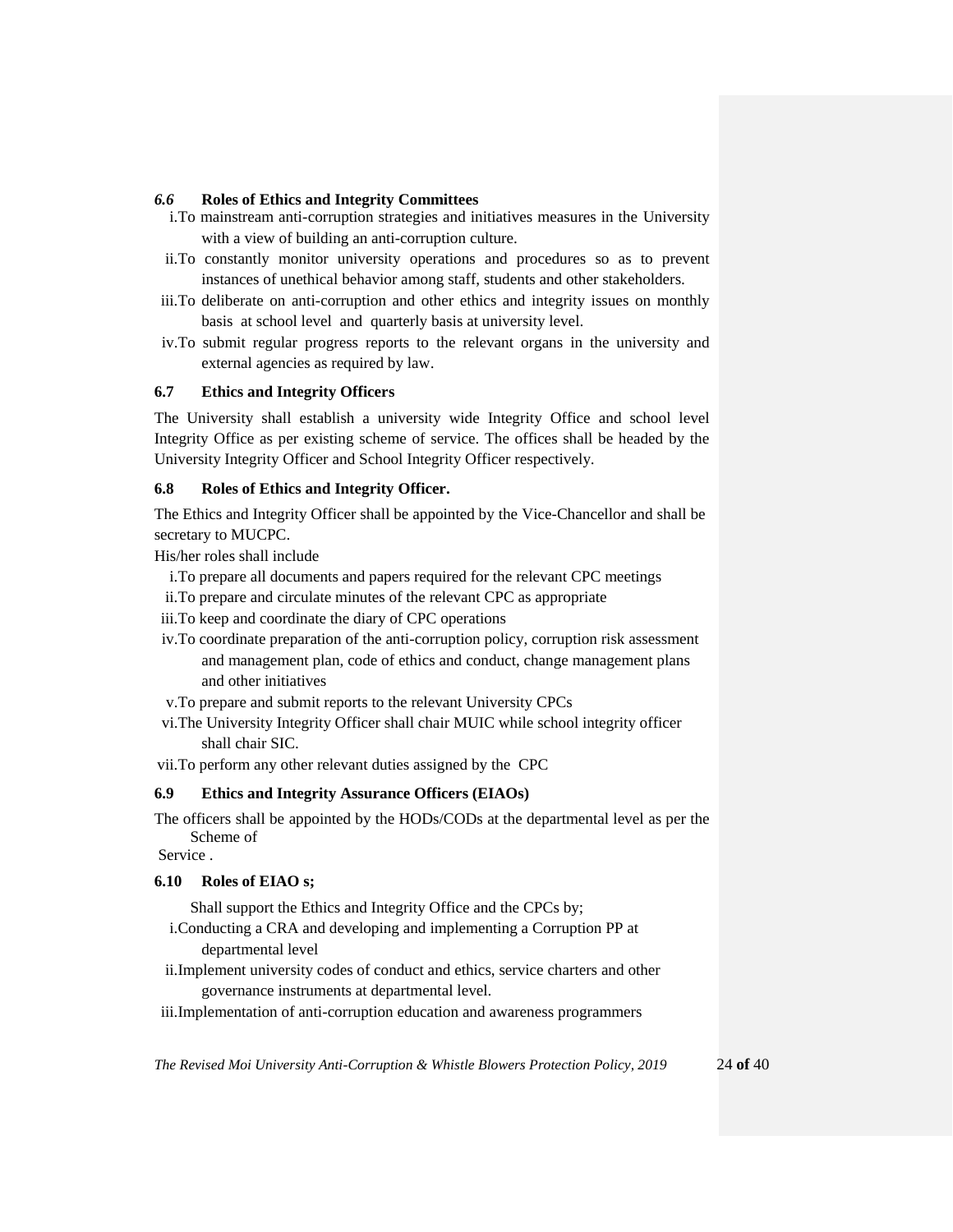iv.Monitor, evaluate and participate in the review of the anti-corruption policy.

v.Receive and document cases on corruption allegations.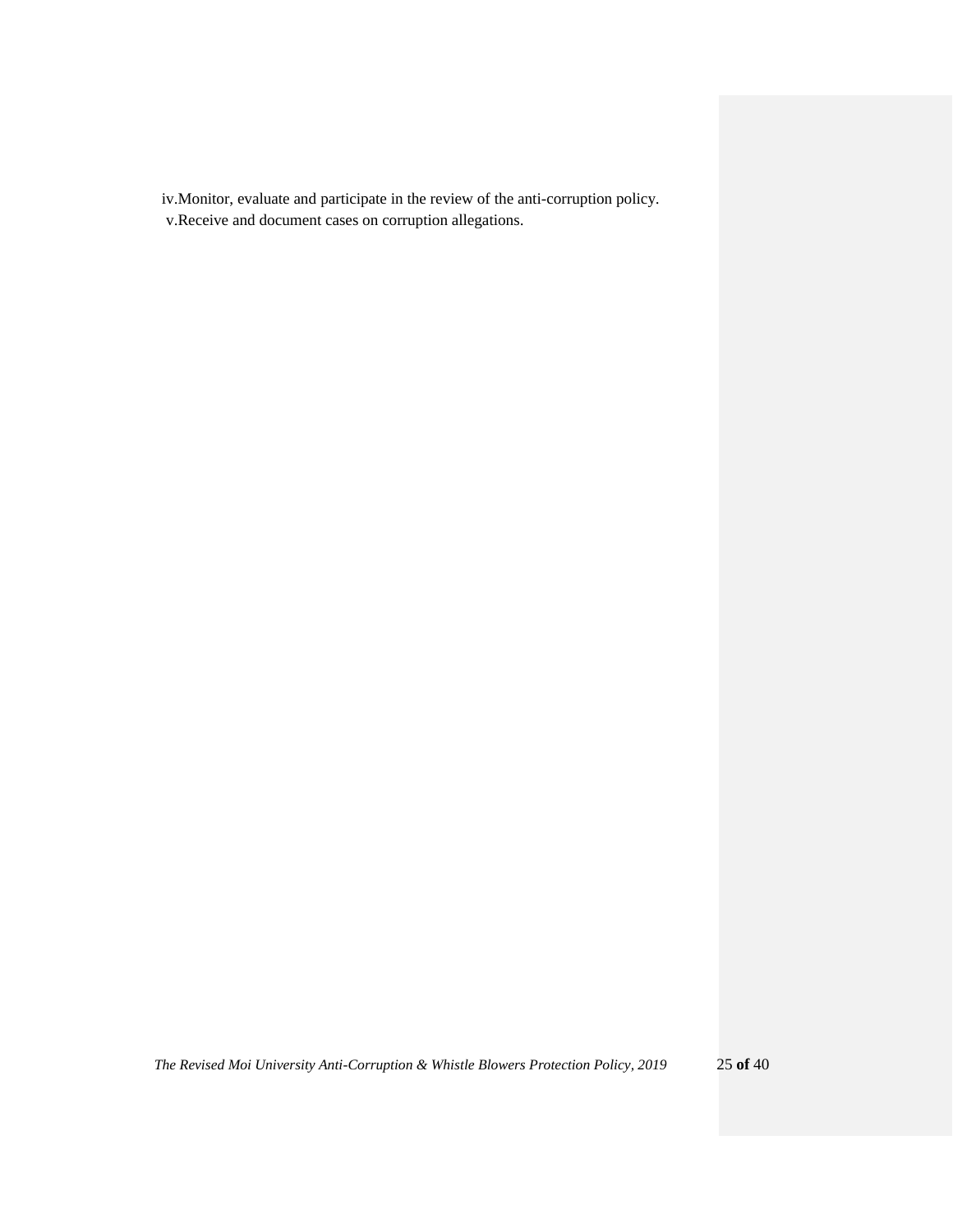### <span id="page-25-0"></span>**7.0 Reporting of Corruption Cases**

## <span id="page-25-1"></span>**7.1 Avenues for Reporting**

- 7.1.1 The University shall make provisions to allow for disclosure of all corrupt practices within the University by providing avenues for reporting such vices.
- 7.1.2 The reporting avenues include but not limited to:
	- i.Corruption reporting boxes at strategic points within the University.
	- ii.Integrity office on Hotline numbers (0777-220225,0775-129999)
	- iii.An interactive page on the University website (www.mu.ac.ke.)
	- iv.The Council email : *council@mu.ac.ke*
	- v.Office of the Vice-Chancellor: *[vcmoi2009@gmail.com](mailto:vcmoi2009@gmail.com)*
	- vi.Integrity Office Email: integrity @mu.ac.ke
	- vii.Office of Deans of schools and Dean of students.
	- viii.Office of Directorates.
		- ix.Chairs and Heads of Departments office.
		- *x.*Directly to the EACC:
			- *a.* Website *[www.eacc.go.ke/report](http://www.eacc.go.ke/report) corruption,*
			- *b. Tel: (020) 2717318;2720722;2100312/3*
			- *c. Mobile: 0729888881/2/3; 0736996600/33*
			- d. *Fax: (020)2717473*
			- e. *Email address: [eacc@integrity.go.ke](mailto:eacc@integrity.go.ke)*

## <span id="page-25-2"></span>**7.2 Guidelines for Corruption Reporting**

- 7.2.1 All reports on corruption allegations shall be:
	- i.Made in writing. Where a report is made verbally, the receiving officer will put it in writing after which the giver of the report where applicable shall confirm the contents of the written report and sign it.
	- ii.Treated with confidentiality by the reporter and the receiver of the report.
	- iii.Verified for authenticity by respective relevant investigating organs.
	- iv.Forwarded to the Vice-Chancellor for further action.
- 7.2.2 Any party that reports instances of corruption is entitled to acknowledgement within three days and feedback on action taken on the matter reported within 21 working days of reporting. Where no action is taken within reasonable time, the informant may report the same to EACC.

7.2.3 However, if one is still not satisfied after using the procedures and getting a final written response, one is entitled to channel one's concern to other relevant agencies, which may include:

- a) The Office of the Auditor General
- b) A relevant professional or regulatory body
- c) Efficiency Monitoring Unit
- d) Ethics and Anti-Corruption Commission

*The Revised Moi University Anti-Corruption & Whistle Blowers Protection Policy, 2019* 26 **of** 40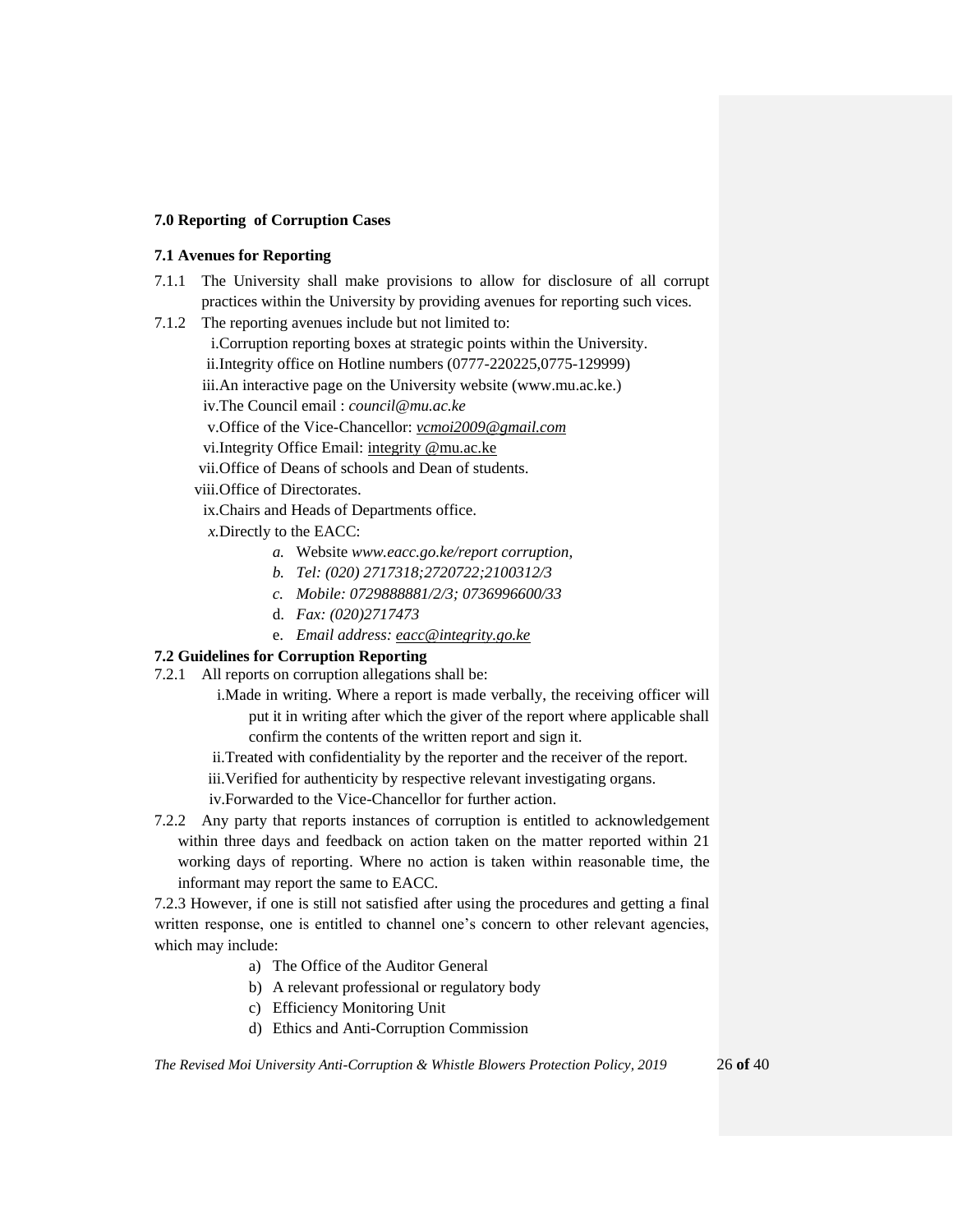- e) Directorate of Criminal Investigation
- f) Witness Protection Agency
- g) The Ombudsman Office/Commission on Administrative Justice
- 7.2.4 Any persons being the first recipients of reports shall have a duty to; i.Treat concerns in a confidential manner. ii.Carry out preliminary investigations to establish the veracity of the case iii.Forward the case to the relevant university anti-corruption organ.

### <span id="page-26-0"></span>**7.3. Handling of Corruption Cases**

- 7.3.1 Any cases of suspected corruption reported to the University shall be referred to the relevant organ for further investigation.
- 7.3.2 Investigating organ shall submit a report to MUCPC for deliberations
- 7.3.3 Upon receipt of the report the MUCPC shall consider the report and determine the next course of action.
- 7.3.4 The Committee will then make a decision to: i.Refer the matter to the Staff or students Disciplinary Committee ii.Refer the matter to other School Corruption Prevention Sub-Committee iii.Refer the matter to the EACC. iv.Refer the matter to the Kenya Police v.Refer the matter to any other relevant Authority.
- 7.3.5 Internal sanctions for those found culpable shall be in accordance with disciplinary actions as per relevant policies.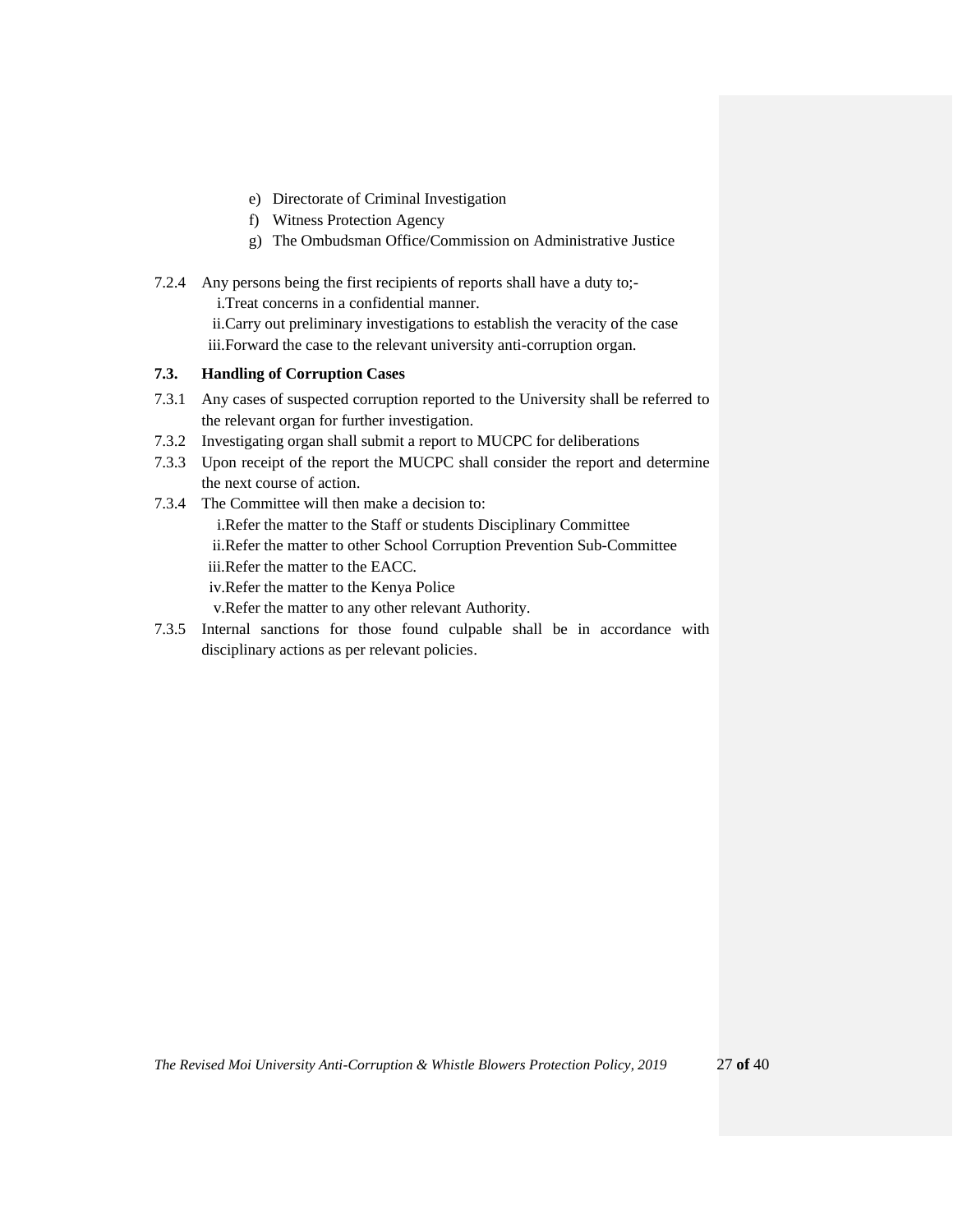## <span id="page-27-0"></span>**8.0 Whistle Blowing Procedure**

## **8.1 Introduction**

- <span id="page-27-1"></span>8.1.1 Whistleblower in the context of this policy refers to any person who witnesses or has any information or documents pertaining corrupt practice and reports using the channels outlined in this policy.
- 8.1.2 In accordance with the Witness Protection Act, 2006 the University undertakes to protect the identity of persons making corruption disclosures and to ensure that information that might identify the person making the disclosures is protected.

## **8.2 Procedure for Handling of Whistle Blowers**

- <span id="page-27-2"></span>8.2.1 A person wishing to disclose information concerning corruption under witness protection act shall notify relevant university authorities. If there is need to disclose the information this shall first be discussed with the person.
- 8.2.2 No action may be taken against informers for their assistance so long as the in former believes the information to be true.
- 8.2.3 The identity of an informer shall be handled in accordance with the procedure of the witness protection act.
- 8.2.4 Such informers shall be enrolled to Witness Protection Programme under the terms and conditions existing at the time of enrollment.
- 8.2.5 The officer receiving the request for protection shall notify the Vice-Chancellor of the same within three working days.
- 8.2.6 The Vice-Chancellor shall take necessary steps and measures to ensure the whistle blower is protected.

## <span id="page-27-3"></span>**9.0 Anonymity and Confidentiality**

- 9.1 All matters raised by concerned employees will be treated with utmost confidentiality.
- 9.2 All correspondence entered into the whistle blowing process will be absolutely confidential whether a person making the disclosure wishes to remain anonymous or not.
- 9.3. The substance of an investigation including the identities of the parties to it will remain confidential and may only be disclosed with the consent of the complainant.

## <span id="page-27-4"></span>**10.0 Anonymous Allegations**

10.1. All complaints must contain as much information as possible to allow for proper assessment.

*The Revised Moi University Anti-Corruption & Whistle Blowers Protection Policy, 2019* 28 **of** 40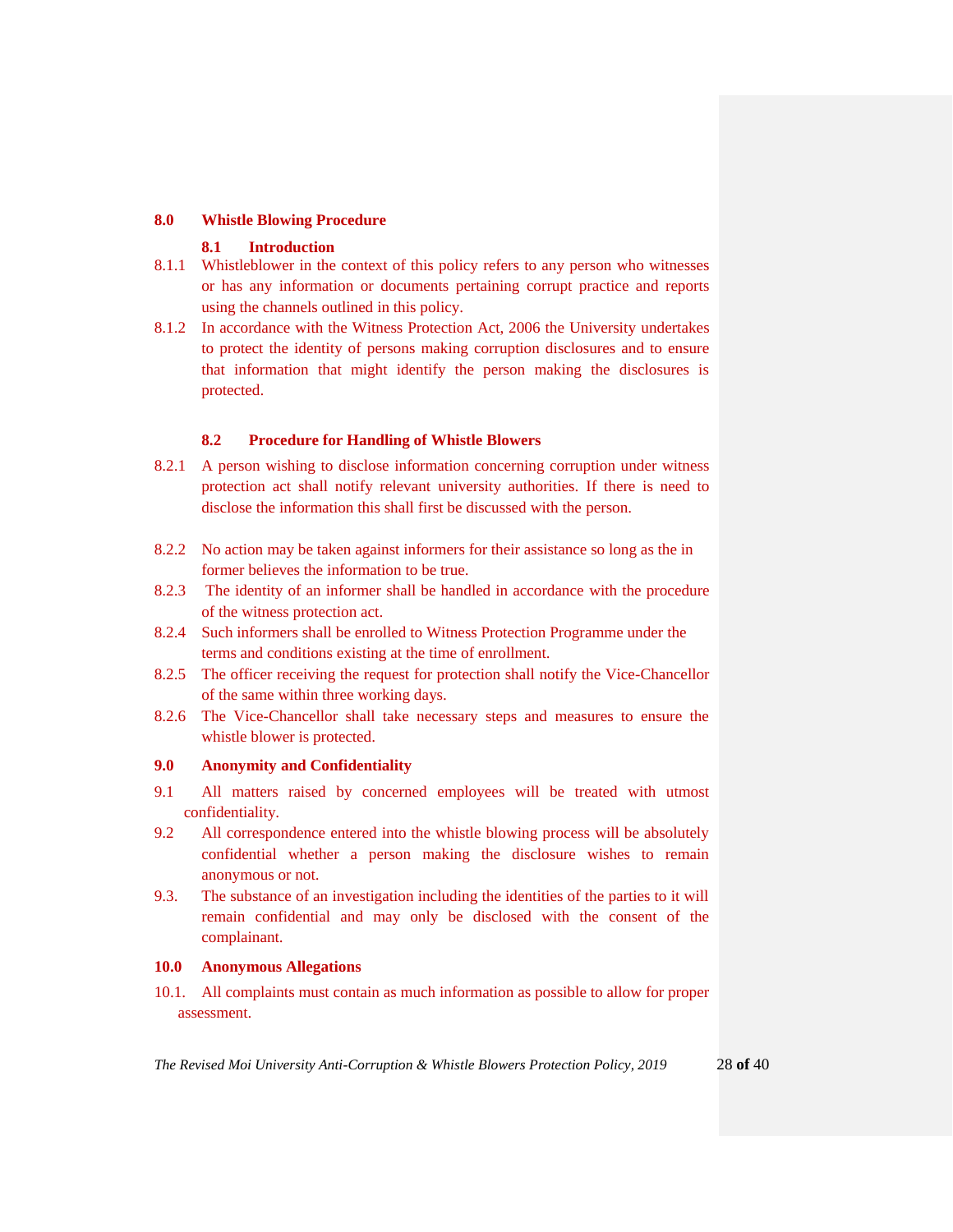- 10.2. Anonymous allegations will be considered based on the following factors;
	- i.Seriousness of the issue raised
	- ii.The credibility of the concern
	- iii.The likelihood of confirming the allegation from attributable source
	- iv.To the extent possible, any complaint should be factual rather than speculative or conclusory.
- 10.3 This policy encourages staff to put their contact/information to their allegations whenever possible.

## <span id="page-28-0"></span>**11.0 Untrue Allegations**

11.1 Disciplinary action shall be taken against employees who makes allegations frivolously, maliciously or for personal gain.

## <span id="page-28-1"></span>**12.0 Internal Audit Reviews**

- 12.1 The University will carry out on a quarterly basis internal audit reviews in all its operational areas.
- 12.2 All periodic reports on various aspects of university operations shall be reported to relevant organs of the University.
- 12.4 Whereas there may be nil report a communication in the relevant and prescribed format shall be filled.
- 12.5 Internal Auditor or a person designated to perform such function shall notify the Management the findings of the audit together with actionable recommendations
- 12.6 The management shall provide feedback to relevant stakeholders and the Council within 21days of discussion.

## <span id="page-28-2"></span>**13.0 Disciplinary Measures**

13.1 Any breach of the provisions of this Policy by any member of staff, students and other stakeholders shall be dealt with in accordance with the provisions of the University Disciplinary Procedures and other relevant laws of Kenya.

# **14.0 Sensitization & Training**

- 14.1 The University commits itself to sensitization and training of staff on matters of ethics and integrity which includes;
	- a. Awareness through continuous sensitization and training of staff, students and other stakeholders.
	- b. Structures such as corruption prevention committees, integrity committees and other fora.
	- c. Processes including various procedures, applicable standards for best practices and quality compliance standards adopted from time to time.
	- d. Any other strategy that will be provided for by the MUCPC from time to time.

*The Revised Moi University Anti-Corruption & Whistle Blowers Protection Policy, 2019* 29 **of** 40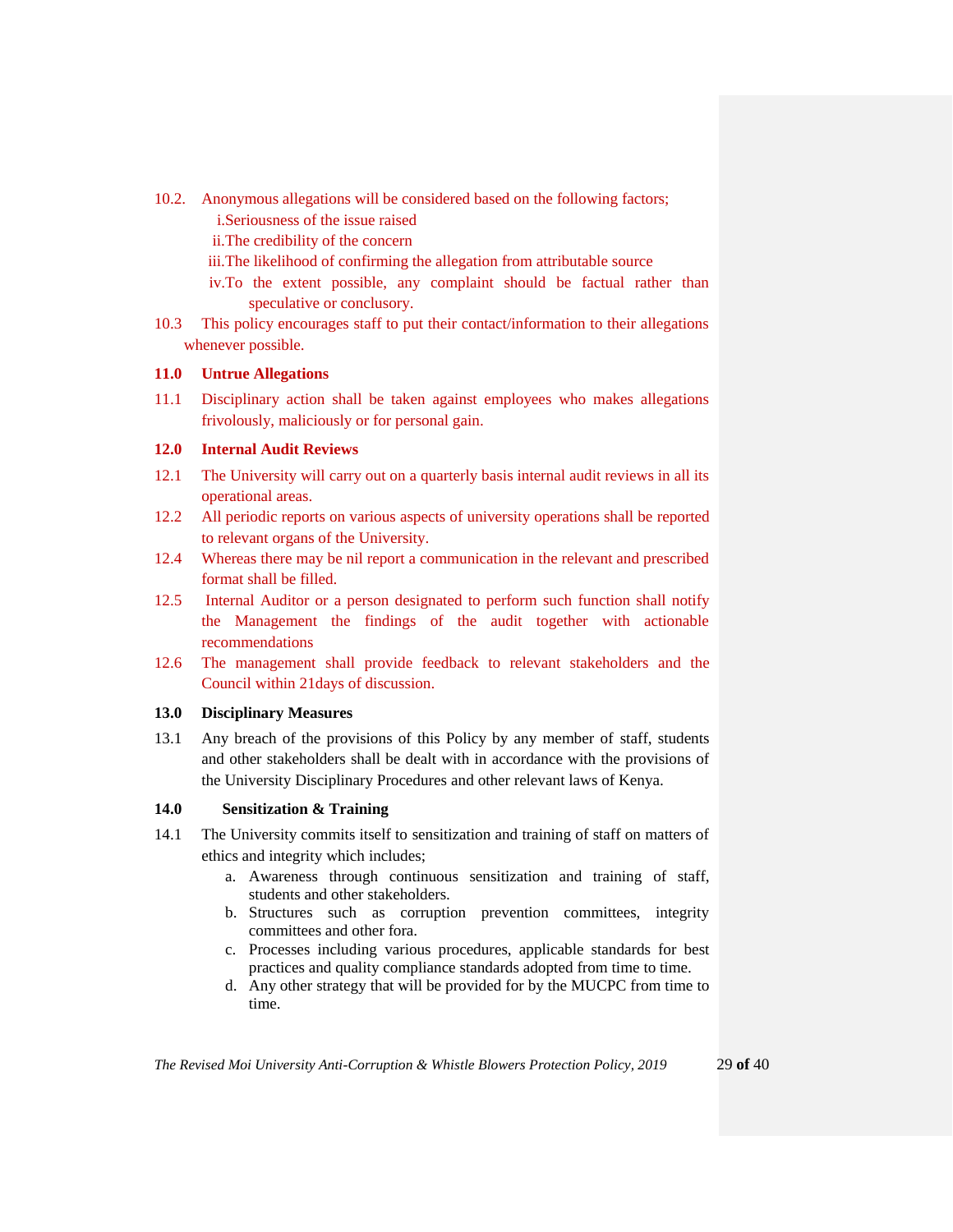## <span id="page-29-0"></span>**15.0 Management Implementation & Monitoring Authority**

15.1 The Vice-Chancellor shall be responsible for the implementation & Continuous monitoring of this Policy.

## <span id="page-29-1"></span>**16.0 Monitoring and Review of the Policy**

- 16.1 This policy shall be monitored continuously and necessary amendments made.
- 16.2 It will be subjected to major review after every five years but piecemeal reviews shall be done as need arises.

## <span id="page-29-2"></span>**17.0 Dissemination**

17.1 It is responsibility of head of Divisions, Deans, Directors, Heads of Departments and Sections to disseminate the provisions of this policy to all intended clientele.

## <span id="page-29-3"></span>**18.0 Execution**

18.1 This Policy shall come in force upon approval by the University Council.

**…………………………….. Prof. Isaac S. Kosgey, Ph.D. VICE – CHANCELLOR**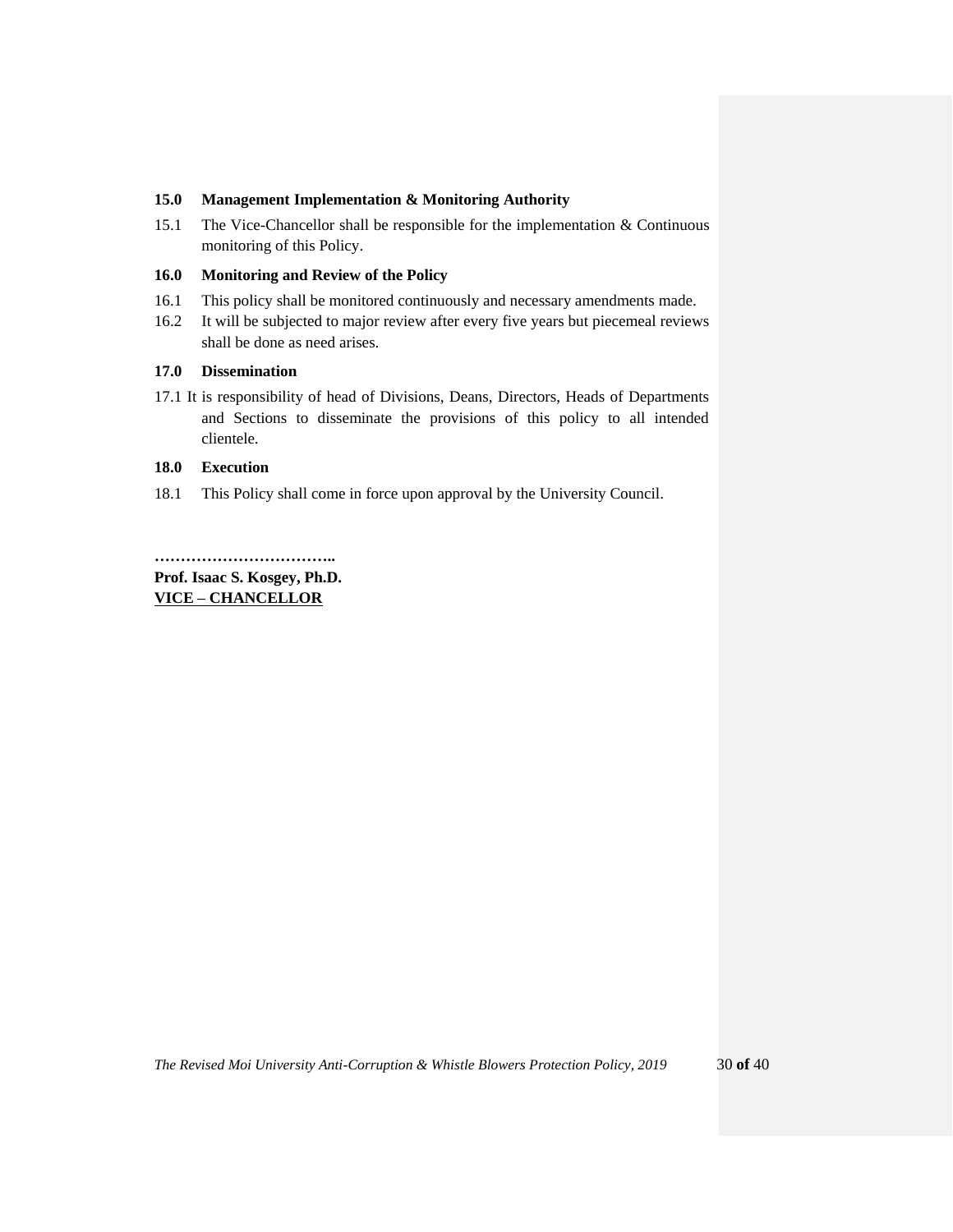<span id="page-30-0"></span>**Appendix 1: Corruption Risk Assessment.**

| <b>FUNCTIONAL AREAS</b>           |                                                                                                | <b>CORRUPTION RISKS</b>                                                                                                                                                                                                                                                                                                                                                                                                                                                                                         |
|-----------------------------------|------------------------------------------------------------------------------------------------|-----------------------------------------------------------------------------------------------------------------------------------------------------------------------------------------------------------------------------------------------------------------------------------------------------------------------------------------------------------------------------------------------------------------------------------------------------------------------------------------------------------------|
| <b>THE COUNCIL</b>                |                                                                                                |                                                                                                                                                                                                                                                                                                                                                                                                                                                                                                                 |
| Procurement                       | Decision making<br><b>VICE CHANCELLOR'S OFFICE</b><br>Procurement<br>planning<br>Specification | Discrimination towards stakeholders<br>Biased decision making relating to:<br>٠<br>Administration of property and funds of the university<br>Reception & disbursement of gifts, grants and other monies.<br>Appointment and promotion of staff<br>Students and staff discipline<br>Welfare of students and staff<br>Stocking obsolete / expired goods.<br>$\bullet$<br>Skewed procurement planning<br>$\bullet$<br>• Lack of regular inventory/stock taking<br>Accepting items not meeting owners specification |
|                                   | Procurement<br>methods<br>Receiving and<br>issuing                                             | Wrong procurement method to limit competition<br>$\bullet$<br>Inflated quotations<br>Lobbying for suppliers<br>٠<br>Collusion with suppliers<br>Irregular release of goods<br>$\bullet$<br>Receiving items with wrong specification, lower quality and details<br>not matching LPO issued.                                                                                                                                                                                                                      |
|                                   | Storage<br>Disposal                                                                            | Poor storage, pilferage, discrepancy in issuing items<br>$\bullet$<br>Loss of accounting documents<br>٠<br>Unauthorized removal of documents/assets<br>٠<br>Failure to use disposal plan.<br>$\bullet$<br>Identification & undervaluation of assets<br>Delayed disposal                                                                                                                                                                                                                                         |
| <b>Internal audit</b>             | <b>Audit functions</b>                                                                         | Lack of audit plan.<br>$\bullet$<br>Selective auditing of specified areas & selective reporting<br>Non-objective auditing                                                                                                                                                                                                                                                                                                                                                                                       |
| <b>Security</b>                   | Security services<br>and staff                                                                 | Poor follow up of reported cases, especially stolen<br>$\bullet$<br>materials/equipment.<br>Biased investigation /compromised investigation<br>Theft by servants i.e. security guards<br>٠                                                                                                                                                                                                                                                                                                                      |
| <b>Public</b><br><b>Relations</b> | Wrong negative<br>publicity<br><b>ACADEMICS, RESEARCH AND EXTENSION</b>                        | Negative and wrong information to the public.                                                                                                                                                                                                                                                                                                                                                                                                                                                                   |
|                                   |                                                                                                |                                                                                                                                                                                                                                                                                                                                                                                                                                                                                                                 |

*The Revised Moi University Anti-Corruption & Whistle Blowers Protection Policy, 2019* 31 **of** 40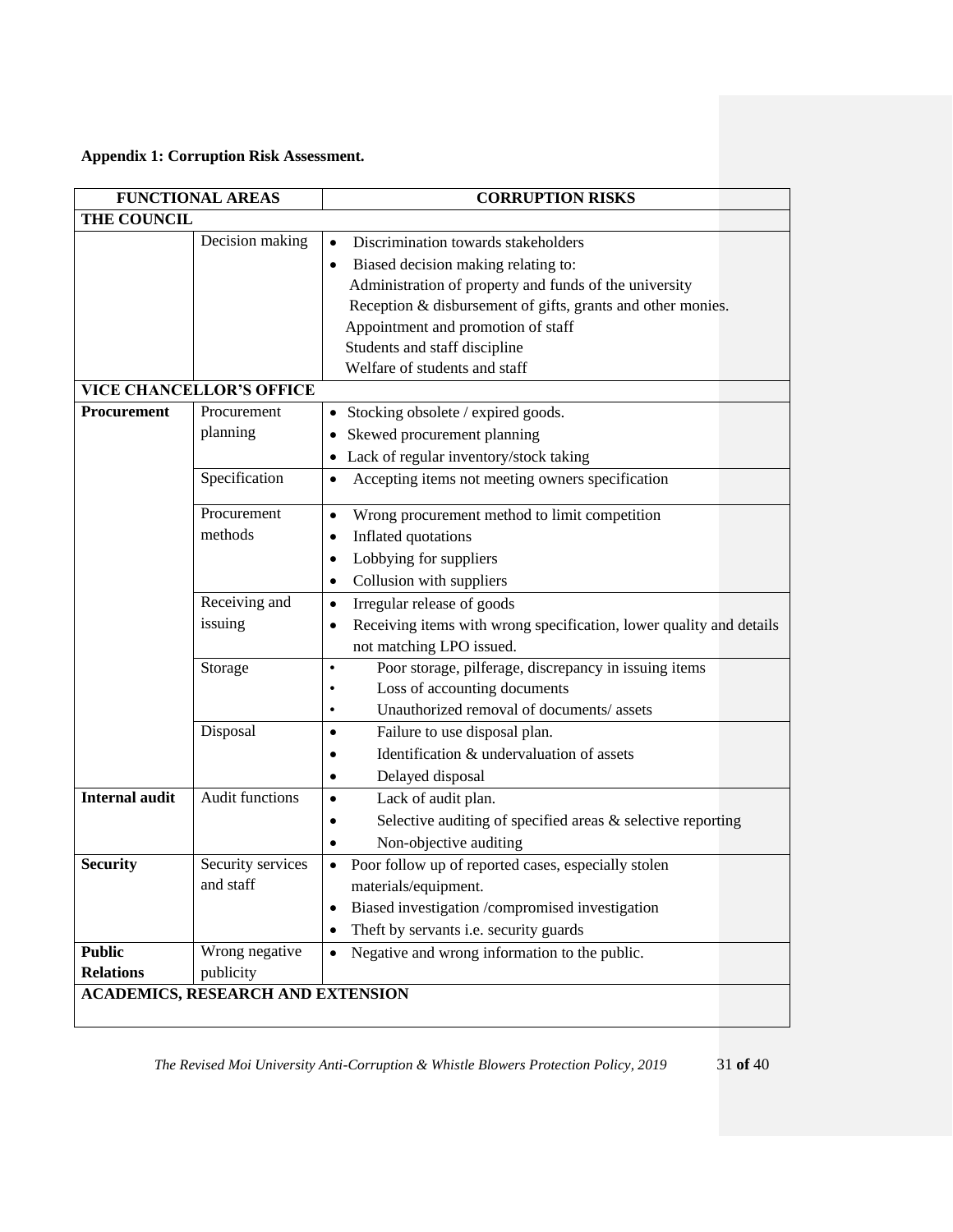| <b>Student</b>     | Kenya                   | Irregular inter-university/interschool transfers.<br>٠                        |  |
|--------------------|-------------------------|-------------------------------------------------------------------------------|--|
| <b>Admissions</b>  | Universities and        | Delay in processing of admission letters.<br>$\bullet$                        |  |
|                    | <b>Colleges Central</b> | Biased Inter University/Interschool/Interdepartmental transfers.<br>$\bullet$ |  |
|                    | Placement               |                                                                               |  |
|                    | Service                 |                                                                               |  |
|                    | (KUCCPS)                |                                                                               |  |
|                    | Admissions              |                                                                               |  |
|                    | <b>PSSP</b> Admissions  | Biased application of admission criteria.<br>$\bullet$                        |  |
|                    |                         | Fake or forged results slips.<br>٠                                            |  |
|                    |                         | Non remittance of application fees<br>٠                                       |  |
|                    |                         | Delay in processing of admission letters<br>٠                                 |  |
|                    |                         | Delayed issuance of admissions letters<br>٠                                   |  |
|                    | Postgraduate            | Favoritism in admission, especially in cases where chances are<br>$\bullet$   |  |
|                    | Admissions              | limited.                                                                      |  |
|                    |                         | None adherence to senate criteria on post graduate admissions.<br>٠           |  |
| <b>Teaching</b>    | Curriculum              | Use of Outdated teaching content/delay in curriculum review.<br>$\bullet$     |  |
|                    |                         | Inadequate coverage of the topics and curriculum.<br>٠                        |  |
|                    |                         | Delay in provision of course outline.<br>٠                                    |  |
|                    | Adherence to            | Delay in releasing of time table.<br>٠                                        |  |
|                    | <b>20% Rule</b>         | Delay in student reporting.<br>٠                                              |  |
|                    |                         | Delay in commencement of lectures.                                            |  |
|                    |                         | Non-adherence to students class attendance requirements.<br>٠                 |  |
|                    | Fee Payment             | Misuse of nominal rolls.<br>$\bullet$                                         |  |
|                    |                         |                                                                               |  |
|                    | Part-Time               | Irregular hiring of part-time lecturers.<br>$\bullet$                         |  |
|                    | Lecturers               | Irregular payments.                                                           |  |
|                    |                         | Poor service delivery.<br>٠                                                   |  |
|                    |                         | Noncompliance of per-time teaching policy.<br>٠                               |  |
|                    |                         | Delay of recruitment letter of contract.<br>٠                                 |  |
| <b>Examination</b> | Continuous              | Non-marked CATs.<br>$\bullet$                                                 |  |
|                    | <b>Assessment Tests</b> | Issuance of fictisous marks.                                                  |  |
|                    | (CATs)                  | Non adherence to the rule of two CATs per course.                             |  |
|                    |                         | Missing CAT marks.<br>٠                                                       |  |
|                    |                         | Marked CAT scripts not returned to students.                                  |  |
|                    | Setting and             | Delay in setting and lack of moderating examinations.<br>٠                    |  |
|                    | moderating of           | Recycling of examination year after year.                                     |  |
|                    | examinations            | Setting different examinations for different campuses but same                |  |
|                    |                         | courses.                                                                      |  |
|                    | Leakage of              | Unethical handling of examination during:                                     |  |

*The Revised Moi University Anti-Corruption & Whistle Blowers Protection Policy, 2019* 32 **of** 40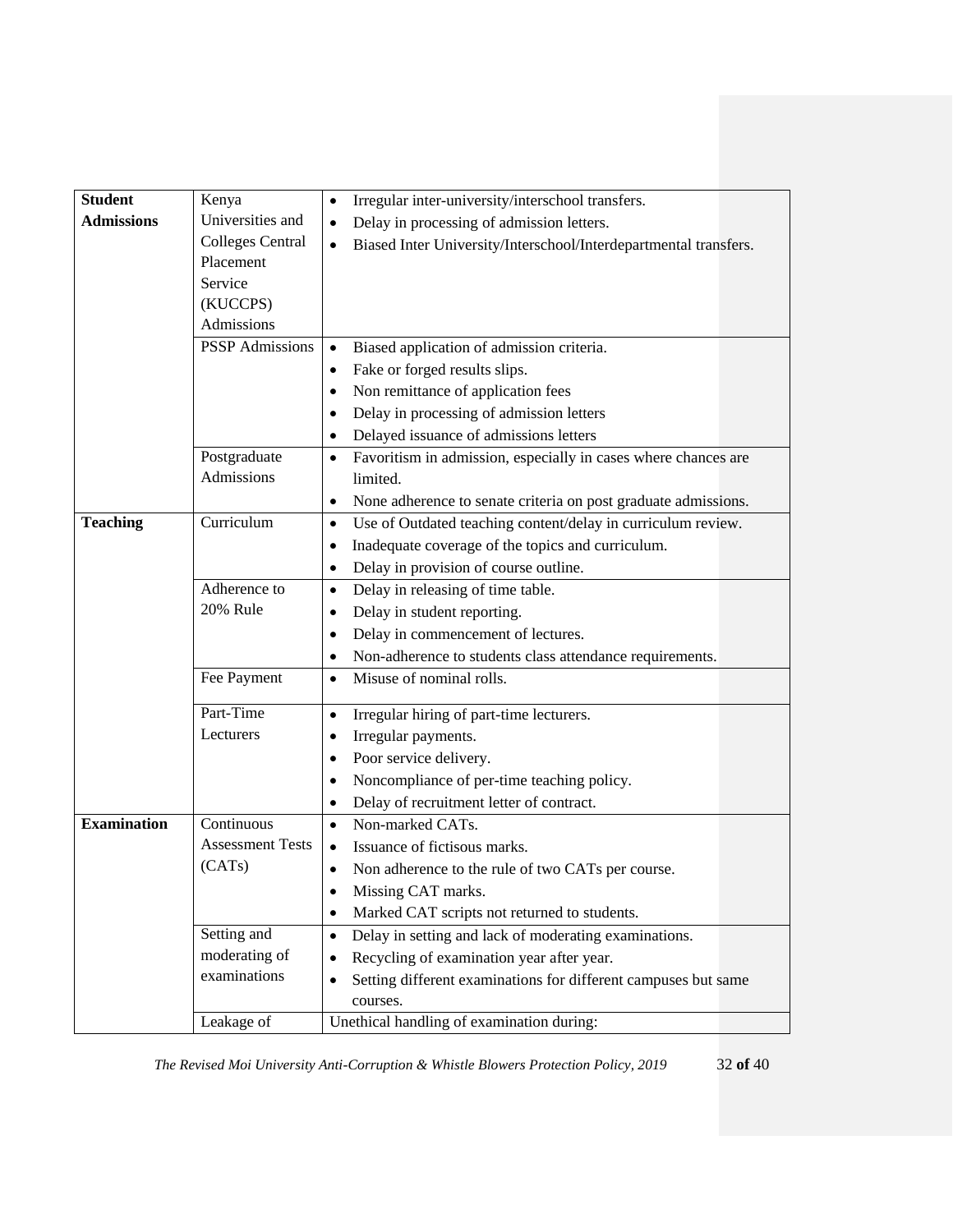|                     | examination            | Setting of examination,<br>$\bullet$                                 |
|---------------------|------------------------|----------------------------------------------------------------------|
|                     |                        | Moderation of examination,<br>٠                                      |
|                     |                        | Delivery of examination,                                             |
|                     |                        | Processing of examination,                                           |
|                     |                        | Receiving                                                            |
|                     |                        | Typing                                                               |
|                     |                        | $\checkmark$ Photocopying                                            |
|                     |                        | $\checkmark$ Collating                                               |
|                     |                        | Conflict of interest.<br>$\bullet$                                   |
|                     | Issuance of            | Nonpayment of full payment of fees.<br>$\bullet$                     |
|                     | examination            | Use of fake examination cards.                                       |
|                     | cards                  | Irregular issuance of examination cards.<br>٠                        |
|                     | Invigilation of        | Non-adherence to set examination rules.<br>$\bullet$                 |
|                     | examination            | Irregular issuance of examination booklets.<br>٠                     |
|                     | Processing of          | Issuance of undeserved marks.<br>$\bullet$                           |
|                     | Results                | Altering of marks.                                                   |
|                     |                        | Unethical issuance of transcripts and certificates.<br>٠             |
|                     |                        | Changing of names.                                                   |
|                     |                        | Presentation of complete set of examination scripts to the external  |
|                     |                        | examiners.                                                           |
|                     | Graduation             | Allowing students to graduate with fee balance problem.<br>$\bullet$ |
|                     |                        | Allowing student to graduate without completion of courses           |
|                     |                        | required.                                                            |
|                     |                        | Pending disciplinary cases.                                          |
|                     |                        | Clearing a student who has not returned a graduation gowns.<br>٠     |
|                     |                        | Loss of graduation gowns/ delayed return of the gowns.<br>٠          |
|                     |                        | Non recovery of fee for lost/non returned gown.<br>٠                 |
| <b>Student</b>      | <b>Student Records</b> | Altering of students records/hacking.<br>$\bullet$                   |
| <b>Records</b>      | Management             |                                                                      |
| <b>Research and</b> | Management of          | Misuse of funds by researchers.<br>$\bullet$                         |
| outreach            | research funds         | Diversion of research funds by finance departments                   |
| services            | and activities.        |                                                                      |
|                     | Collaborations         | Entering into non-beneficial/costly collaborations<br>$\bullet$      |
|                     | and partnerships.      |                                                                      |
|                     | Consultancy,           | Biased engagements.<br>$\bullet$                                     |
|                     | outreach               | Nonpayment of consultancy fees to persons undertaking the            |
|                     | services/Commun        | consultancy.                                                         |
|                     | ity engagement         | Infringement on intellectual property rights.<br>$\bullet$           |
| Library             | Issuing and return     | Irregular issuing of books at the library.<br>$\bullet$              |
|                     |                        |                                                                      |

*The Revised Moi University Anti-Corruption & Whistle Blowers Protection Policy, 2019* 33 **of** 40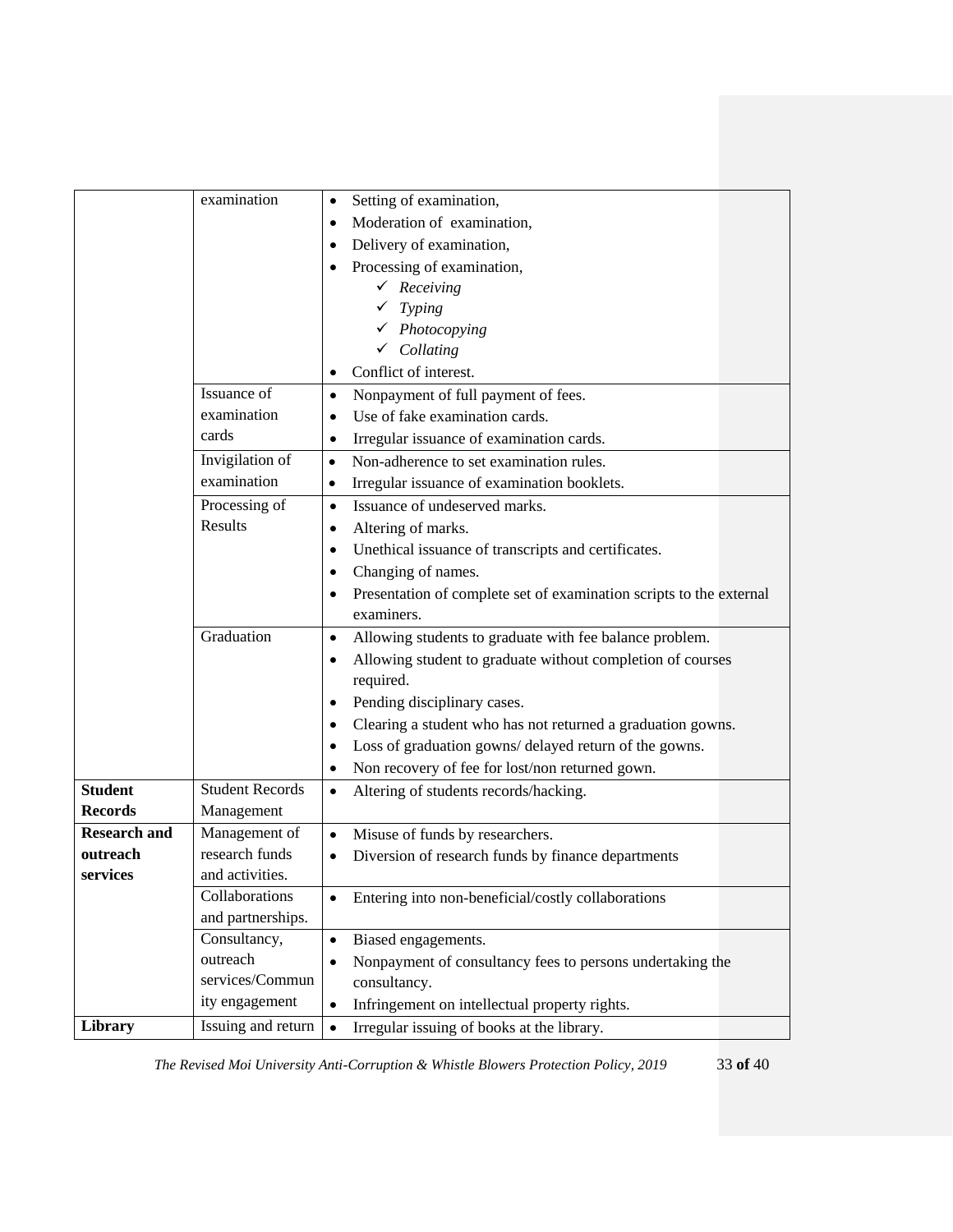| <b>Services</b>        | of books          | Mutilation of books, records and documents.<br>٠                                |
|------------------------|-------------------|---------------------------------------------------------------------------------|
|                        |                   | Delay in re-calling of issued books.                                            |
|                        |                   | Non-payment of overdue books.                                                   |
| <b>STUDENT AFFAIRS</b> |                   |                                                                                 |
|                        | Games and sports  | Irregular issuing of sports equipment.<br>$\bullet$                             |
|                        |                   | Biased selection of participants.<br>٠                                          |
|                        |                   | Misuse of sports equipment.                                                     |
|                        |                   | False claims.                                                                   |
|                        | accommodation     | Irregular/biased allocation of rooms.<br>٠                                      |
|                        |                   | Abetting non-ethical practices (cohabiting, "piracy", sub-letting of<br>rooms). |
|                        |                   | Carrying out illegal business in hostels.                                       |
|                        |                   | Non-adherence to "10 - 10" rule.                                                |
|                        | Wardenship        | Non observance of the Wardens Policy guidelines.<br>$\bullet$                   |
|                        | Student welfare   | By-passing chain of command.<br>$\bullet$                                       |
|                        |                   | Rigging of Student elections.                                                   |
|                        |                   | Misappropriation of Entertainment fund.                                         |
|                        |                   | Irregular/biased allocation of business premises.                               |
|                        |                   | Irregular/biased allocation of Work study programme.<br>٠                       |
|                        | Student           | Misappropriation of funds.<br>٠                                                 |
|                        | organizations-    | Political interference in running of organizations.                             |
|                        | elections and     | Misuse of university property.                                                  |
|                        | management        |                                                                                 |
|                        | <b>Students</b>   | Biased disciplinary process.<br>٠                                               |
|                        | disciplinary.     | Compromise of disciplining staff by culprits.                                   |
|                        |                   | Loss of evidences.<br>٠                                                         |
|                        |                   | Delayed process.                                                                |
|                        | Student finances- | Pocketing of students caution money by school accountants.                      |
|                        | caution money     |                                                                                 |
|                        |                   | ADMININISTRATION, PLANNING & DEVELOPMENT                                        |
| <b>Human</b>           | Staff conduct and | Non adherence to public officers' ethics.                                       |
| resource               | ethics            | Pilferage.<br>$\bullet$                                                         |
|                        |                   | Reporting to work late and leaving early.<br>٠                                  |
| <b>Development</b>     | Infrastructural   | Pilferage of building materials.<br>$\bullet$                                   |
|                        | development and   | Over employment of laborers.<br>$\bullet$                                       |
|                        | refurbishment     | Delayed completion of projects.<br>$\bullet$                                    |
|                        |                   | Receiving of poor quality /quantity building material.<br>٠                     |
|                        |                   | Poor workmanship.<br>٠                                                          |

*The Revised Moi University Anti-Corruption & Whistle Blowers Protection Policy, 2019* 34 **of** 40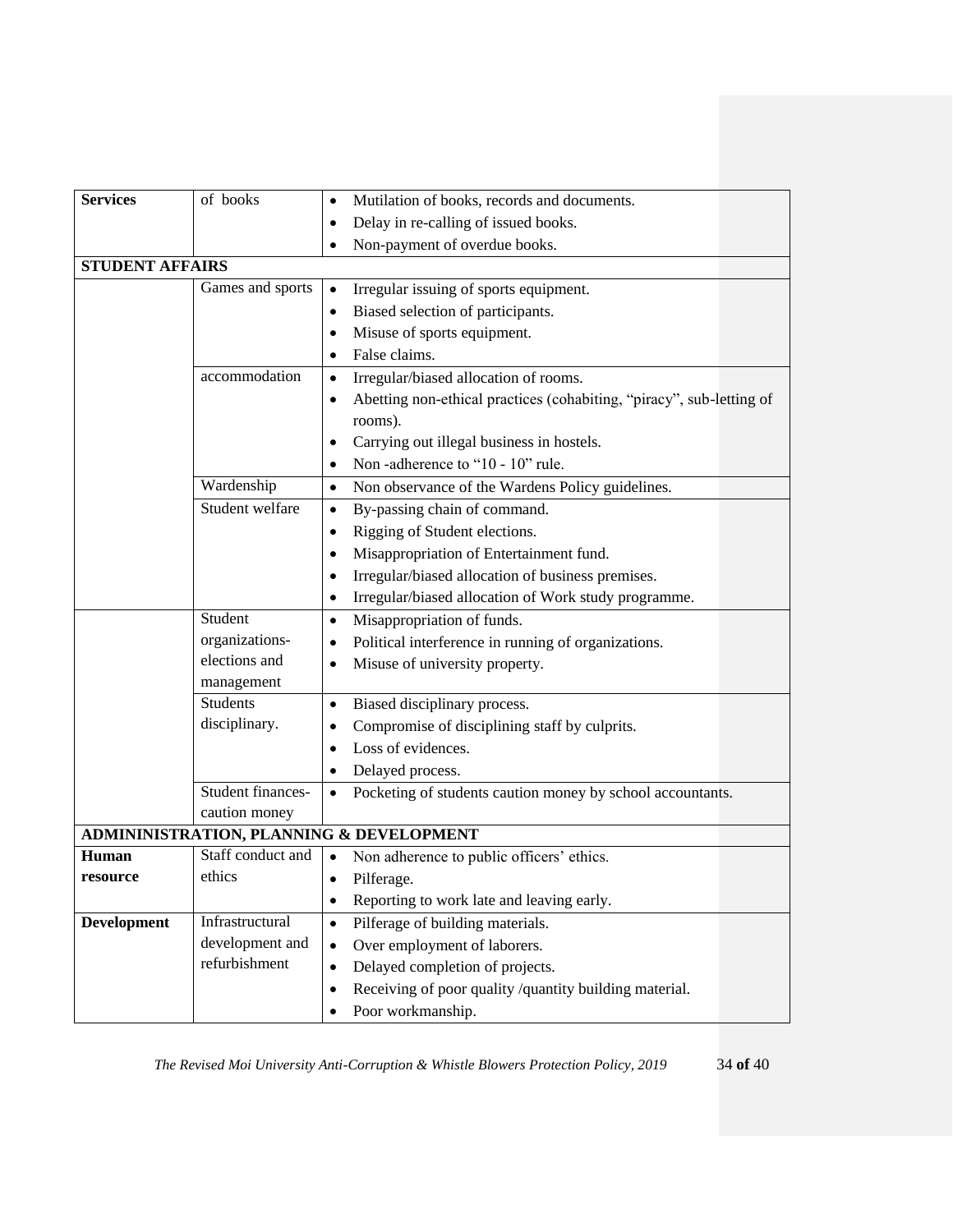| <b>Research</b>     | <b>Research Funds</b>                 | Irregular disbursement of research funds.<br>٠                                                 |
|---------------------|---------------------------------------|------------------------------------------------------------------------------------------------|
|                     |                                       | Lack of monitoring.<br>٠                                                                       |
|                     |                                       | Delay in disbursement of the research funds.<br>٠                                              |
|                     |                                       | Lack of transparency while allocating the research funds.<br>٠                                 |
| Recruitment         | Job                                   | Job Specification tailored to favour certain individuals.<br>٠                                 |
|                     | Advertisement                         | Elimination of suitable candidates to favor weaker ones.<br>٠                                  |
|                     | Short listing                         | Short listing persons that do not meet the requirements.<br>$\bullet$                          |
|                     |                                       | Biased composition of the shortlisting committee.<br>٠                                         |
|                     | Interviews                            | Biased composition of the appointments committee.<br>$\bullet$                                 |
|                     |                                       | Lack of score cards for interviews.                                                            |
|                     |                                       | Deliberate delays of interview invitation notices and in other                                 |
|                     |                                       | instances withholding of the invitation.                                                       |
|                     |                                       | Lobbying for specific candidates among panel members<br>٠                                      |
|                     | Hiring of Staff                       | Hiring of staff without regard to the establishment.<br>$\bullet$                              |
|                     |                                       | Hiring of casuals when there is no actual need for them.<br>$\bullet$                          |
| <b>Deployment</b>   | <b>Transfer</b> and                   | Favourism of certain staff during placements.<br>٠                                             |
|                     | placements.                           |                                                                                                |
| <b>Staff</b>        | Promotion                             | Uncoordinated promotion of staff<br>$\bullet$                                                  |
| Development         |                                       | Promotion of unqualified staff.                                                                |
|                     | Training                              | Biased nomination of staff for training and sponsorships<br>$\bullet$                          |
| <b>Medical</b>      | Referrals                             | Biased and corrupt referrals of staff for medical treatment                                    |
|                     | Medical claims                        | Approval of false claims<br>$\bullet$                                                          |
|                     | Dependants lists                      | Collaboration with staff to include non bonafide person in lists of<br>$\bullet$<br>dependants |
| Leave               | Leave of absence<br>/Sabbatical leave | Favoritism of staff on approval of this leave<br>$\bullet$                                     |
|                     | Leave approval                        | Deliberate miscalculation of balance of leave days<br>$\bullet$                                |
|                     | and computation.                      |                                                                                                |
| <b>Records</b>      | Records                               | Mishandling and mismanagement of records.<br>$\bullet$                                         |
|                     |                                       | Tempering with records in personal files.                                                      |
| <b>Security</b>     | Investigation                         | Doctoring of investigation reports to suit the culprit.<br>٠                                   |
|                     | process.                              |                                                                                                |
| <b>Catering and</b> | Room allocation                       | Asking for bribes for students to secure them rooms.<br>$\bullet$                              |
| <b>Hostels</b>      |                                       | Selling of rooms for personal gain.                                                            |
|                     |                                       | Interfering of the on line room allocation                                                     |
|                     | Procurement of<br>food stuff          | Single sourcing of food items.<br>$\bullet$                                                    |

*The Revised Moi University Anti-Corruption & Whistle Blowers Protection Policy, 2019* 35 **of** 40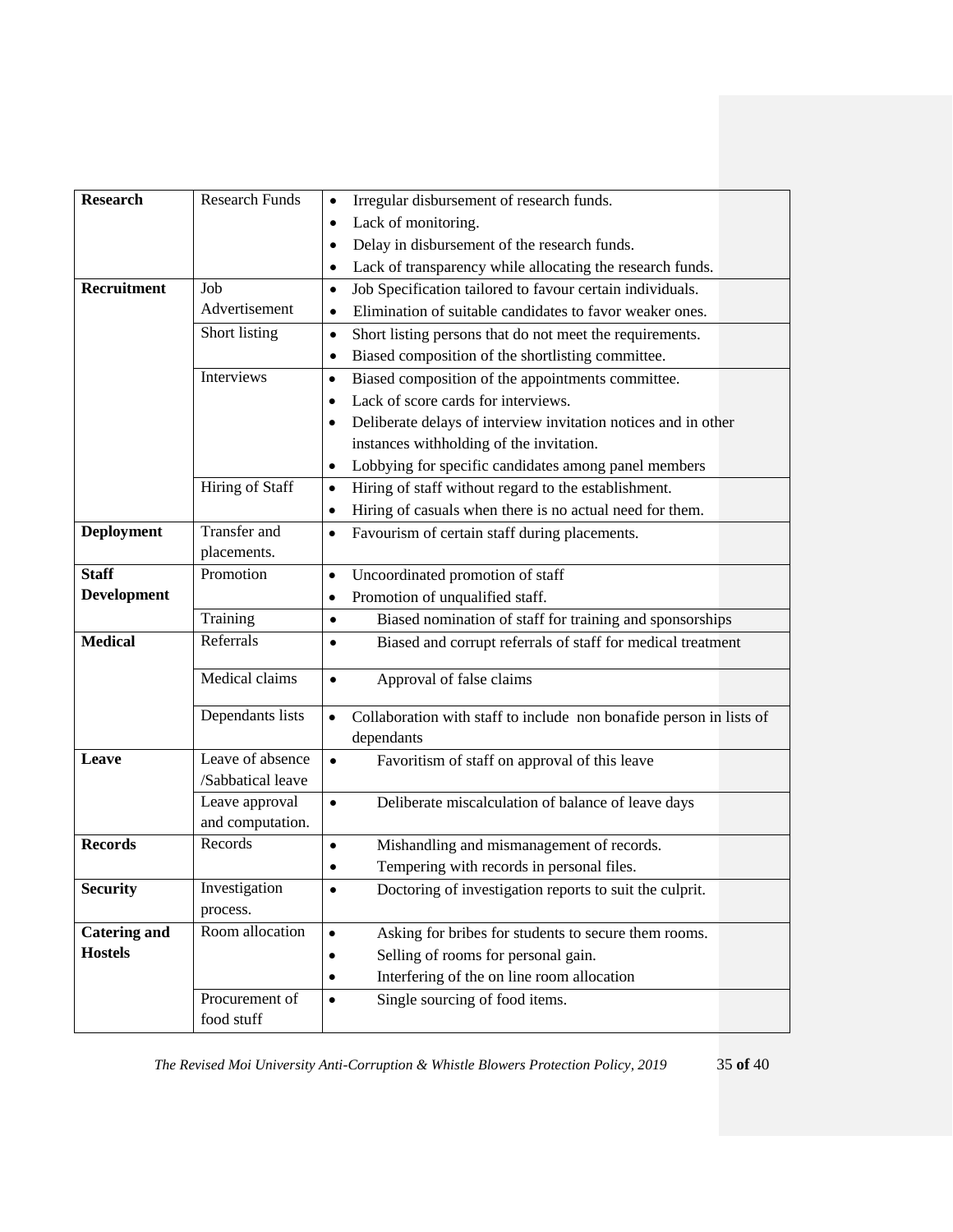|                      | $\overline{\text{Loss of revenue}}$ . | Under payment of served food.<br>$\bullet$                                   |
|----------------------|---------------------------------------|------------------------------------------------------------------------------|
|                      |                                       | Serving food that has not been paid for.<br>$\bullet$                        |
|                      |                                       | Theft of food items cooked and uncooked.<br>$\bullet$                        |
| University           | Management of                         | Misuse of Stationary<br>$\bullet$                                            |
| <b>Property</b>      | University                            | Office equipment                                                             |
|                      | property                              | Misuse of time                                                               |
|                      |                                       | Misuse Sanitary and Cleansing Materials                                      |
|                      |                                       | Misuse of University property for personal gain.                             |
|                      |                                       | Misuse of information/intellectual property                                  |
|                      |                                       | Use of University information for personal gain.                             |
| <b>Transport and</b> | Fuel                                  | Siphoning of University fuel.<br>$\bullet$                                   |
| Garage               |                                       | Misuse of fuel cards                                                         |
|                      |                                       | Overstating the coast of fuel                                                |
|                      | University                            | Use of University vehicles for personal use<br>$\bullet$                     |
|                      | Vehicles                              | Single sourcing and theft of spear parts.                                    |
| <b>Waivers</b>       | Approval of Fee                       | Collaboration with staff to approve fee waiver for non bonafide<br>$\bullet$ |
|                      | Waivers                               | person                                                                       |
| <b>Retirement</b>    | Retention of                          | Discrimination in selection of staff to be retained upon<br>$\bullet$        |
|                      | service                               | retirement.                                                                  |
| <b>Housing</b>       | House allocation                      | Unfair/discriminative allocation of University houses<br>$\bullet$           |
| <b>Legal Office</b>  | Payment of legal                      | Collusion with external lawyers or parties to defraud the University         |
|                      | fees                                  | e.g. in legal fee                                                            |
|                      | Handling of legal                     | Compromising of cases<br>$\bullet$                                           |
|                      | matters                               |                                                                              |
| Projects             | Project                               | Collusion with contractors to offer substandard work.<br>$\bullet$           |
|                      | Management                            | Non adherence to project work plan.<br>$\bullet$                             |
|                      |                                       |                                                                              |
| <b>FINANCE</b>       |                                       |                                                                              |
| <b>Finance</b>       | Part-timers                           | Fake claims – claim as per timetable even when courses are not<br>$\bullet$  |
|                      | payments                              | taught.                                                                      |
|                      | Payroll                               | Wrong rate of payments, dummy payments.<br>$\bullet$                         |
|                      |                                       | Payments made to retired and terminated staff.                               |
|                      |                                       | Irregular stoppage deductions.                                               |
|                      |                                       | Delayed remittance.                                                          |
|                      | Cash office                           | Fictitious payments.<br>$\bullet$                                            |
|                      |                                       | Double payments.<br>٠                                                        |

*The Revised Moi University Anti-Corruption & Whistle Blowers Protection Policy, 2019* 36 **of** 40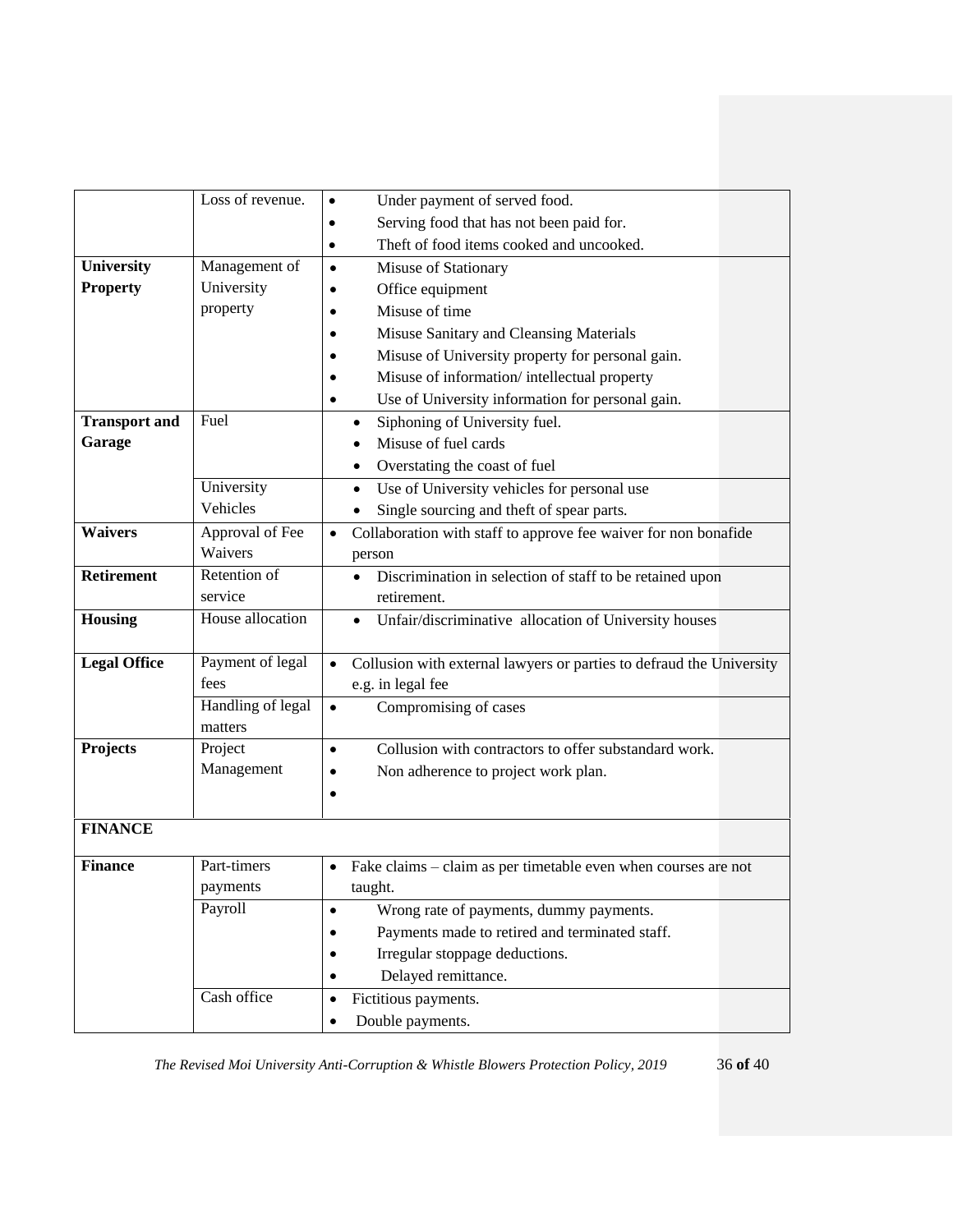|                         | Unauthorized cheque/ cash payments.<br>$\bullet$                               |
|-------------------------|--------------------------------------------------------------------------------|
|                         | Missing documents to support payments<br>$\bullet$                             |
| <b>Students Finance</b> | Understating of students fees.<br>$\bullet$                                    |
|                         | Dishonest information on HELB loans, CDF and other Bursaries.<br>$\bullet$     |
|                         | Fictitious and/or incomplete posting of students records.<br>$\bullet$         |
|                         | Use of fake fee statement and receipts.<br>$\bullet$                           |
| Revenue                 | Use of fake receipt books.<br>$\bullet$                                        |
|                         | Failure to collection of debts.                                                |
|                         | Unauthorized use of revenue.<br>$\bullet$                                      |
| Expenditure             | Inflated invoices and quotations,<br>$\bullet$                                 |
|                         | Invoices for unsupplied goods & services, LPOs.<br>$\bullet$                   |
| <b>Budgetary</b>        | Vote misallocation, non-commitment of payments, wrong postings.<br>$\bullet$   |
| Control                 |                                                                                |
| Bank                    | Erroneous payments, double payments, Frauds through bank<br>$\bullet$          |
| Reconciliation          | accounts.                                                                      |
| Final accounts          | Creative accounts, Un-reconciled accounts.<br>$\bullet$                        |
|                         |                                                                                |
| Examination             | Lack of objectivity in checking the payments and passing of<br>$\bullet$       |
|                         | irregular payments.                                                            |
| Imprest                 | Imprest use for wrong purposes. Staff taking imprest while having<br>$\bullet$ |
|                         | other unaccounted imprests.                                                    |
|                         | Irregular actions on processing of imprests, such as deliberate                |
|                         | delays.                                                                        |
| Fuel / Calling          | Misuse of Calling cards and Fuel cards.<br>$\bullet$                           |
| cards                   |                                                                                |
| Medical Refund          | Claims made on basis of fake receipts and/or signatures used for<br>$\bullet$  |
| payments                | claims.                                                                        |
|                         | Inflated invoices by referral doctors.                                         |
| Financial               | Non adherence to Financial Management Systems and<br>$\bullet$                 |
| management              | Procedures.                                                                    |
| systems and             |                                                                                |
| procedures              |                                                                                |
| Income                  | Pocketing /non declaring of revenue by unit staff.                             |
| generating units        |                                                                                |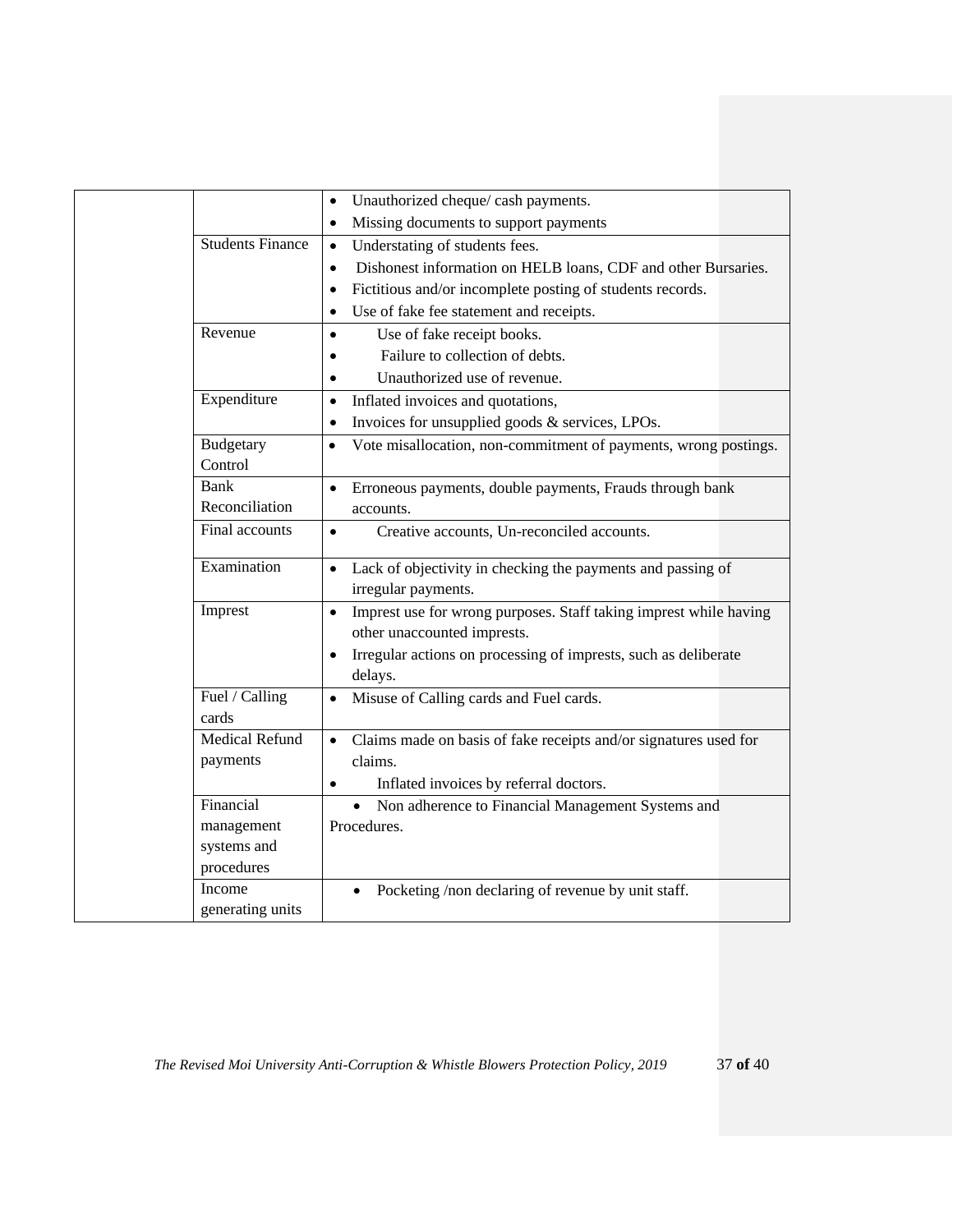## <span id="page-37-0"></span>*Acknowledgement*

The Committee acknowledges the support from Moi University Management, staff and students and other stakeholders for their support and input during the undertaking of this task. The views from external stakeholders specifically suppliers and service providers enabled the Committee to accomplish the task.

The Committee is indebted to the following members;

| 1. Prof. Michael K. Korir  | Chairman    |
|----------------------------|-------------|
| 2. Dr. Bernard K. Nassiuma |             |
| 3. Dr. Peter K. Rutto      |             |
| 4. Dr. Robert K. Too       |             |
| 5. Dr. Milton Arimi        | Member      |
| 6. Dr. Jared Mose Isaboke  |             |
| 7. Mr. Vincent M.Ole Kashu |             |
| 8. Mr. Maurice A.Omondi    |             |
| 9. Ms. Petrolina Chepkwony | Member      |
| 10. Mr. William K. Kutto   | Secretariat |
| 11. Mr. Simon K. Too       | Secretariat |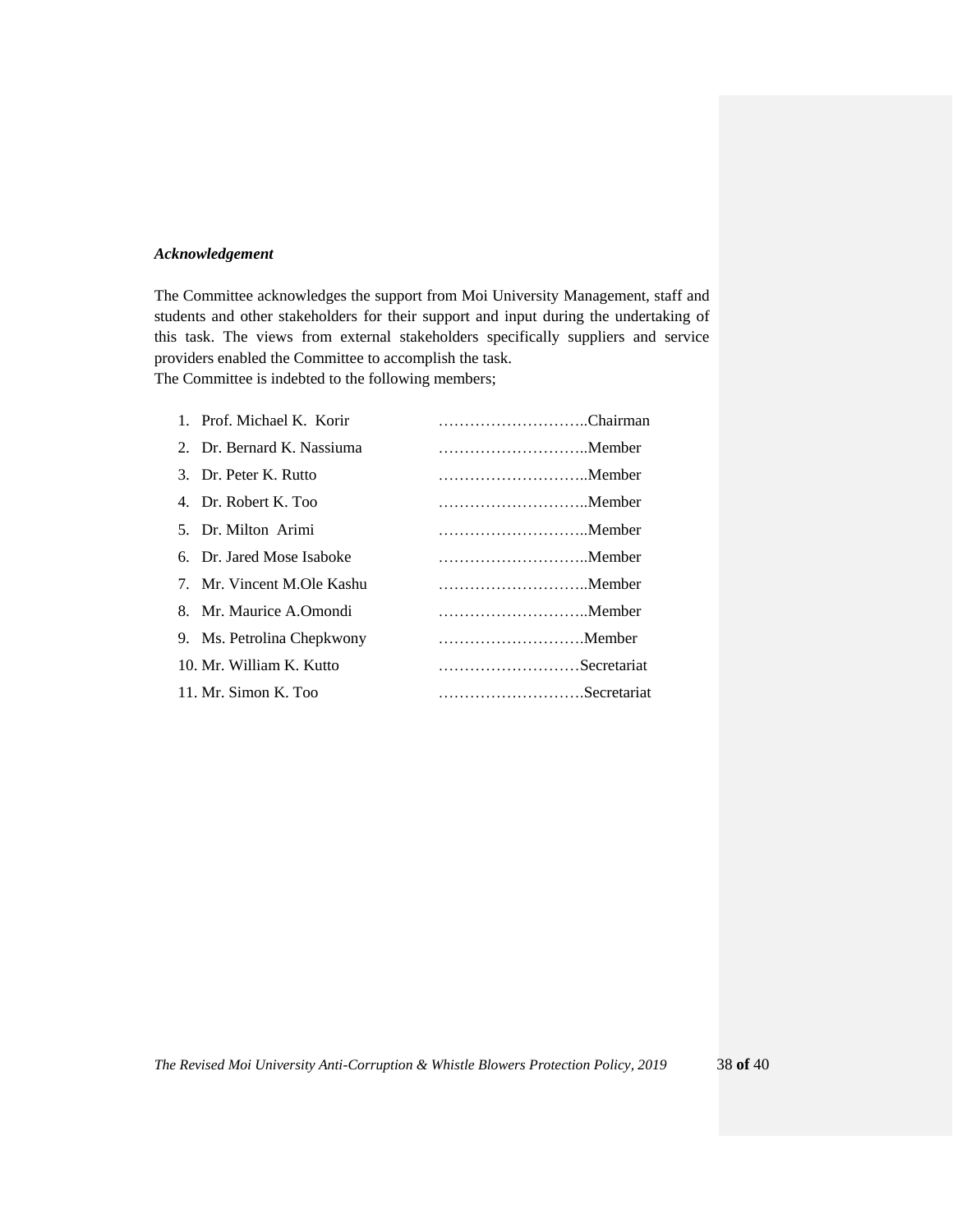## <span id="page-38-0"></span>**REFERENCES**

- 1. The Constitution of Kenya, 2010
- 2. The Anti-Corruption and Economic Crimes Act, 2003
- 3. The Public Officers Ethics Act, 2003
- 4. Moi University Charter, 2013.
- 5. Moi University statues, 2013.
- 6. Moi University Quality Manual and Procedures, 2018
- 7. Witness Protection Act (Amendment) 2010